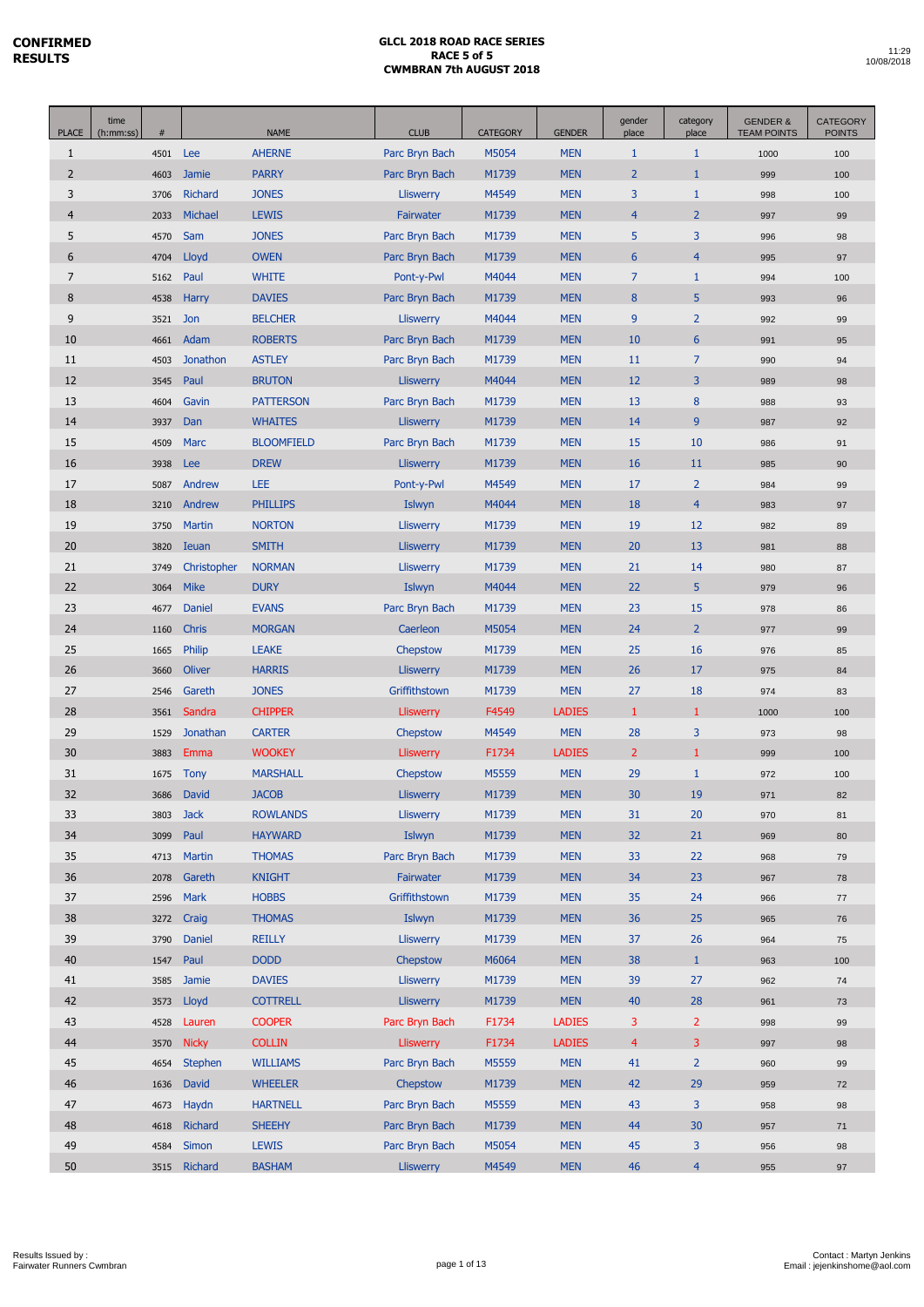| <b>PLACE</b> | time<br>(h:mm:ss) | #    |                 | <b>NAME</b>      | <b>CLUB</b>      | <b>CATEGORY</b> | <b>GENDER</b> | gender<br>place | category<br>place | <b>GENDER &amp;</b><br><b>TEAM POINTS</b> | <b>CATEGORY</b><br><b>POINTS</b> |
|--------------|-------------------|------|-----------------|------------------|------------------|-----------------|---------------|-----------------|-------------------|-------------------------------------------|----------------------------------|
| 51           |                   | 2012 | <b>Steve</b>    | <b>DREWITT</b>   | Fairwater        | M1739           | <b>MEN</b>    | 47              | 31                | 954                                       | 70                               |
| 52           |                   | 3639 | Simon           | <b>GILL</b>      | <b>Lliswerry</b> | M1739           | <b>MEN</b>    | 48              | 32                | 953                                       | 69                               |
| 53           |                   | 1557 | <b>Toby</b>     | <b>GARRATT</b>   | Chepstow         | M1739           | <b>MEN</b>    | 49              | 33                | 952                                       | 68                               |
| 54           |                   | 3336 | Dai             | <b>GIBBINGS</b>  | Islwyn           | M1739           | <b>MEN</b>    | 50              | 34                | 951                                       | 67                               |
| 55           |                   | 3149 | <b>Steve</b>    | <b>LANE</b>      | Islwyn           | M4549           | <b>MEN</b>    | 51              | 5                 | 950                                       | 96                               |
| 56           |                   | 1086 | <b>Matthew</b>  | <b>MULCAHY</b>   | Caerleon         | M4549           | <b>MEN</b>    | 52              | 6                 | 949                                       | 95                               |
| 57           |                   | 3924 | Chris           | <b>POTTER</b>    | <b>Lliswerry</b> | M5054           | <b>MEN</b>    | 53              | $\overline{4}$    | 948                                       | 97                               |
| 58           |                   | 3592 | <b>Rob</b>      | <b>DAVIES</b>    | <b>Lliswerry</b> | M4549           | <b>MEN</b>    | 54              | $\overline{7}$    | 947                                       | 94                               |
| 59           |                   | 3788 | <b>Nick</b>     | <b>REES</b>      | <b>Lliswerry</b> | M5559           | <b>MEN</b>    | 55              | $\overline{4}$    | 946                                       | 97                               |
| 60           |                   | 2579 | Shaun           | <b>STYLES</b>    | Griffithstown    | M1739           | <b>MEN</b>    | 56              | 35                | 945                                       | 66                               |
| 61           |                   | 1572 | Jane            | <b>HORLER</b>    | Chepstow         | F4549           | <b>LADIES</b> | 5               | $\overline{2}$    | 996                                       | 99                               |
| 62           |                   | 3591 | Owen            | <b>DAVIES</b>    | <b>Lliswerry</b> | M1739           | <b>MEN</b>    | 57              | 36                | 944                                       | 65                               |
| 63           |                   | 1573 | <b>Dickie</b>   | <b>HUDD</b>      | Chepstow         | M4549           | <b>MEN</b>    | 58              | 8                 | 943                                       | 93                               |
| 64           |                   | 3568 | <b>Mike</b>     | <b>CLEAVER</b>   | <b>Lliswerry</b> | M4044           | <b>MEN</b>    | 59              | $6\phantom{1}6$   | 942                                       | 95                               |
| 65           |                   | 1642 | <b>Mark</b>     | <b>BURBIDGE</b>  | Chepstow         | M1739           | <b>MEN</b>    | 60              | 37                | 941                                       | 64                               |
| 66           |                   | 3698 | Christopher     | <b>JONES</b>     | <b>Lliswerry</b> | M5559           | <b>MEN</b>    | 61              | 5                 | 940                                       | 96                               |
| 67           |                   | 4571 | <b>Nicola</b>   | <b>JUKES</b>     | Parc Bryn Bach   | F4549           | <b>LADIES</b> | 6               | 3                 | 995                                       | 98                               |
| 68           |                   | 3761 | <b>Steve</b>    | <b>PEMBERTON</b> | <b>Lliswerry</b> | M1739           | <b>MEN</b>    | 62              | 38                | 939                                       | 63                               |
| 69           |                   | 4612 | <b>Richard</b>  | PRICE(JNR)       | Parc Bryn Bach   | M1739           | <b>MEN</b>    | 63              | 39                | 938                                       | 62                               |
| 70           |                   | 2017 | Lee             | <b>HAMMOND</b>   | Fairwater        | M4549           | <b>MEN</b>    | 64              | 9                 | 937                                       | 92                               |
| 71           |                   | 5182 | Adrian          | <b>MURKIN</b>    | Pont-y-Pwl       | M5054           | <b>MEN</b>    | 65              | 5                 | 936                                       | 96                               |
| 72           |                   | 2533 | Gerard          | <b>GORMLEY</b>   | Griffithstown    | M5054           | <b>MEN</b>    | 66              | $6\phantom{1}6$   | 935                                       | 95                               |
| 73           |                   | 4573 | Ian             | <b>KENT</b>      | Parc Bryn Bach   | M1739           | <b>MEN</b>    | 67              | 40                | 934                                       | 61                               |
| 74           |                   | 3283 | <b>Russell</b>  | <b>WAREHAM</b>   | Islwyn           | M4549           | <b>MEN</b>    | 68              | 10                | 933                                       | 91                               |
| 75           |                   | 1519 | <b>James</b>    | <b>BOYLE</b>     | Chepstow         | M5054           | <b>MEN</b>    | 69              | $\overline{7}$    | 932                                       | 94                               |
| 76           |                   | 3717 | <b>Daniel</b>   | <b>LANE</b>      | <b>Lliswerry</b> | M4044           | <b>MEN</b>    | 70              | $\overline{7}$    | 931                                       | 94                               |
| 77           |                   | 1615 | Katy            | <b>ROY</b>       | Chepstow         | F1734           | <b>LADIES</b> | $\overline{7}$  | 4                 | 994                                       | 97                               |
| 78           |                   | 2006 | <b>Simon</b>    | <b>BURNS</b>     | Fairwater        | M1739           | <b>MEN</b>    | 71              | 41                | 930                                       | 60                               |
| 79           |                   | 4689 | Colin           | <b>CLARKE</b>    | Parc Bryn Bach   | M5054           | <b>MEN</b>    | 72              | 8                 | 929                                       | 93                               |
| 80           |                   | 4026 | <b>Mark</b>     | <b>DUNN</b>      | <b>Monmouth</b>  | M5054           | <b>MEN</b>    | 73              | 9                 | 928                                       | 92                               |
| 81           |                   | 5527 | Michael         | <b>GRAZ</b>      | <b>Usk</b>       | M4549           | <b>MEN</b>    | 74              | 11                | 927                                       | 90                               |
| 82           |                   | 1120 | <b>Simon</b>    | <b>TANG</b>      | Caerleon         | M1739           | <b>MEN</b>    | 75              | 42                | 926                                       | 59                               |
| 83           |                   | 4633 | Matthew         | <b>TRINDER</b>   | Parc Bryn Bach   | M1739           | <b>MEN</b>    | 76              | 43                | 925                                       | 58                               |
| 84           |                   | 5189 | <b>Danielle</b> | <b>PHILLIPS</b>  | Pont-v-Pwl       | F1734           | <b>LADIES</b> | 8               | 5                 | 993                                       | 96                               |
| 85           |                   | 3928 | Samantha        | <b>TOOP</b>      | <b>Lliswerry</b> | F3539           | <b>LADIES</b> | 9               | $\mathbf{1}$      | 992                                       | 100                              |
| 86           |                   | 5089 | Harri           | <b>LIKE</b>      | Pont-y-Pwl       | F1734           | <b>LADIES</b> | 10              | 6 <sup>1</sup>    | 991                                       | 95                               |
| 87           |                   | 1135 | Jade            | <b>WAKLEY</b>    | Caerleon         | F1734           | <b>LADIES</b> | 11              | $\overline{7}$    | 990                                       | 94                               |
| 88           |                   | 5192 | Jonathan        | <b>DAVIES</b>    | Pont-y-Pwl       | M1739           | <b>MEN</b>    | 77              | 44                | 924                                       | 57                               |
| 89           |                   | 3542 | David           | <b>BROWN</b>     | Lliswerry        | M4549           | <b>MEN</b>    | 78              | 12                | 923                                       | 89                               |
| 90           |                   | 3589 | Martin          | <b>DAVIES</b>    | <b>Lliswerry</b> | M5559           | <b>MEN</b>    | 79              | $6\phantom{1}$    | 922                                       | 95                               |
| 91           |                   | 3912 | Spencer         | <b>LEWIS</b>     | <b>Lliswerry</b> | M1739           | <b>MEN</b>    | 80              | 45                | 921                                       | 56                               |
| 92           |                   | 3575 | <b>Matt</b>     | <b>CREED</b>     | <b>Lliswerry</b> | M4044           | <b>MEN</b>    | 81              | 8                 | 920                                       | 93                               |
| 93           |                   | 3889 | Gavin           | <b>PERKINS</b>   | <b>Lliswerry</b> | M1739           | <b>MEN</b>    | 82              | 46                | 919                                       | 55                               |
| 94           |                   | 1130 | <b>Matt</b>     | <b>TOOBY</b>     | Caerleon         | M1739           | <b>MEN</b>    | 83              | 47                | 918                                       | 54                               |
| 95           |                   | 4541 | <b>Mathew</b>   | <b>ELLIS</b>     | Parc Bryn Bach   | M1739           | <b>MEN</b>    | 84              | 48                | 917                                       | 53                               |
| 96           |                   | 1602 | <b>Stephen</b>  | <b>OWEN</b>      | Chepstow         | M6569           | <b>MEN</b>    | 85              | $\mathbf{1}$      | 916                                       | 100                              |
| 97           |                   | 3670 | Sophie          | <b>HENSHALL</b>  | <b>Lliswerry</b> | F1734           | <b>LADIES</b> | 12              | 8                 | 989                                       | 93                               |
| 98           |                   | 5094 | Andy            | <b>MILLARD</b>   | Pont-y-Pwl       | M5054           | <b>MEN</b>    | 86              | 10                | 915                                       | 91                               |
| 99           |                   | 3836 | <b>Jack</b>     | <b>THOMAS</b>    | Lliswerry        | M1739           | <b>MEN</b>    | 87              | 49                | 914                                       | 52                               |
| 100          |                   | 4591 | Michael         | <b>MATTHEWS</b>  | Parc Bryn Bach   | M4549           | <b>MEN</b>    | 88              | 13                | 913                                       | 88                               |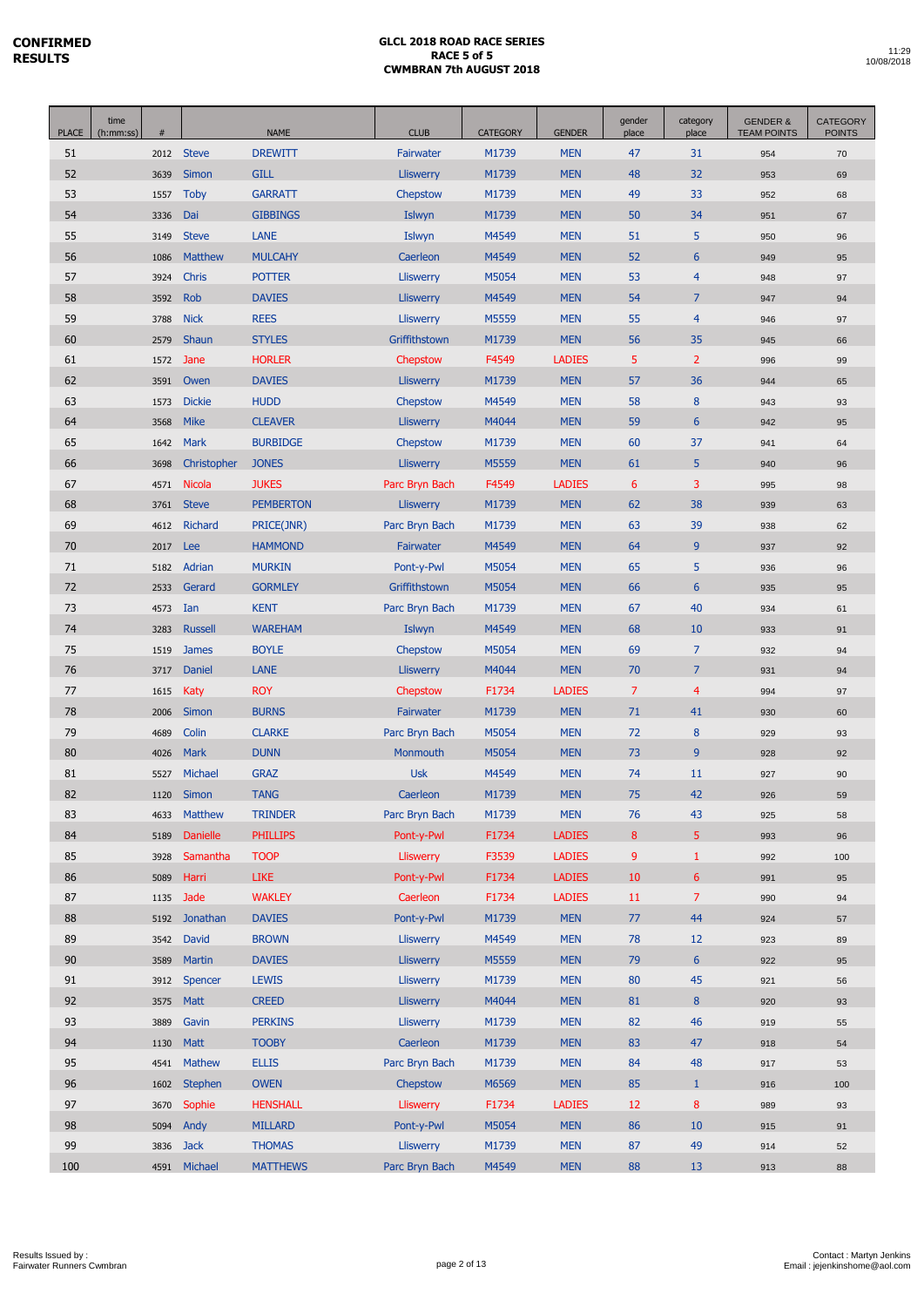| time<br>gender<br>category<br><b>PLACE</b><br><b>CLUB</b><br>$\#$<br><b>NAME</b><br><b>CATEGORY</b><br><b>GENDER</b><br>place<br>place<br>(h:mm:ss)                                  | <b>GENDER &amp;</b><br><b>TEAM POINTS</b> | <b>CATEGORY</b><br><b>POINTS</b> |
|--------------------------------------------------------------------------------------------------------------------------------------------------------------------------------------|-------------------------------------------|----------------------------------|
| M4044<br><b>Steven</b><br><b>PHILLIPS</b><br>Islwyn<br><b>MEN</b><br>89<br>9<br>101<br>3211                                                                                          | 912                                       | 92                               |
| 102<br><b>MASON</b><br>M1739<br><b>MEN</b><br>90<br>50<br>Paul<br>Griffithstown<br>2550                                                                                              | 911                                       | 51                               |
| 103<br><b>KINGSTON</b><br>Pont-y-Pwl<br>M1739<br><b>MEN</b><br>91<br>51<br>5082<br>Ieuan                                                                                             | 910                                       | 50                               |
| 104<br><b>WORRAL</b><br><b>MEN</b><br>92<br>52<br>Gavin<br>M1739<br>2071<br>Fairwater                                                                                                | 909                                       | 49                               |
| 105<br>Andrew<br><b>JONES</b><br>Parc Bryn Bach<br>M4549<br><b>MEN</b><br>93<br>14<br>4568                                                                                           | 908                                       | 87                               |
| 106<br><b>REES</b><br>M1739<br><b>MEN</b><br>94<br>53<br>3899<br>Dan<br><b>Lliswerry</b>                                                                                             | 907                                       | 48                               |
| 15<br>107<br><b>Neil</b><br><b>BEYNON</b><br>Parc Bryn Bach<br>M4549<br><b>MEN</b><br>95<br>4507                                                                                     | 906                                       | 86                               |
| 108<br><b>MEN</b><br>96<br>54<br>Ethan<br><b>SAYCE</b><br>Parc Bryn Bach<br>M1739<br>4617                                                                                            | 905                                       | 47                               |
| $\overline{2}$<br>109<br><b>LAUDER</b><br>F3539<br><b>LADIES</b><br>13<br>3719<br>Sarah<br>Lliswerry                                                                                 | 988                                       | 99                               |
| 9<br>110<br><b>MACDONALD</b><br>Monmouth<br>F1734<br><b>LADIES</b><br>14<br>4056<br>Lucy                                                                                             | 987                                       | 92                               |
| <b>CHARD</b><br>Parc Bryn Bach<br>M4044<br><b>MEN</b><br>97<br>10<br>111<br><b>Nick</b><br>4700                                                                                      | 904                                       | 91                               |
| 112<br>M4044<br><b>MEN</b><br>98<br><b>PRITCHARD</b><br>Caerleon<br>11<br>1100<br>Jason                                                                                              | 903                                       | 90                               |
| 113<br>Rachel<br><b>LEWIS</b><br>Parc Bryn Bach<br>F4044<br><b>LADIES</b><br>15<br>$\mathbf{1}$<br>4579                                                                              | 986                                       | 100                              |
| 99<br>12<br>114<br><b>Keith</b><br><b>JAMES</b><br><b>Lliswerry</b><br>M4044<br><b>MEN</b><br>3688                                                                                   | 902                                       | 89                               |
| <b>MEN</b><br>100<br>115<br>3781<br>Paul<br><b>PRITCHARD</b><br><b>Lliswerry</b><br>M4549<br>16                                                                                      | 901                                       | 85                               |
| <b>WHITE</b><br>116<br><b>Russell</b><br>Pont-y-Pwl<br>M4044<br><b>MEN</b><br>101<br>13<br>5191                                                                                      | 900                                       | 88                               |
| 117<br><b>JACKSON</b><br><b>Lliswerry</b><br>M1739<br><b>MEN</b><br>102<br>55<br>3685<br>Kraig                                                                                       | 899                                       | 46                               |
| 3<br>118<br>16<br>Alex<br><b>WILSON</b><br>F3539<br><b>LADIES</b><br>4098<br>Monmouth                                                                                                | 985                                       | 98                               |
| <b>ROBERTS</b><br>M1739<br><b>MEN</b><br>56<br>119<br>Caerleon<br>103<br>1143<br>Iwan                                                                                                | 898                                       | 45                               |
| 120<br>Philip<br><b>ORD</b><br>M5054<br><b>MEN</b><br>104<br>Chepstow<br>11<br>1663                                                                                                  | 897                                       | 90                               |
| 121<br><b>HOPKINS</b><br>M4044<br><b>MEN</b><br>105<br>Pont-y-Pwl<br>14<br>5187<br>Craig                                                                                             | 896                                       | 87                               |
| 122<br>M4044<br><b>MEN</b><br>106<br>15<br>Paul<br><b>ADAMS</b><br>Caerleon<br>1001                                                                                                  | 895                                       | 86                               |
| <b>LADIES</b><br>$\overline{4}$<br>123<br><b>CORTEN</b><br>Lliswerry<br>F4549<br>17<br>3907<br>Clare                                                                                 | 984                                       | 97                               |
| 124<br><b>CASWELL</b><br>M4044<br><b>MEN</b><br>107<br>16<br>Damian<br>Parc Bryn Bach<br>4520                                                                                        | 894                                       | 85                               |
| 125<br><b>Martin</b><br><b>BUSSELL</b><br>Islwyn<br>M5054<br><b>MEN</b><br>108<br>12<br>3019                                                                                         | 893                                       | 89                               |
| 126<br><b>MEN</b><br>2049<br><b>Rob</b><br><b>SYMONS</b><br>Fairwater<br>M5054<br>109<br>13                                                                                          | 892                                       | 88                               |
| <b>DUPE</b><br>127<br>Caerleon<br>M5054<br><b>MEN</b><br>110<br>14<br>1035<br>Kevin                                                                                                  | 891                                       | 87                               |
| <b>THOMAS</b><br>57<br>128<br><b>Rhys</b><br>Griffithstown<br>M1739<br><b>MEN</b><br>111<br>2583                                                                                     | 890                                       | 44                               |
| 129<br><b>SMITH</b><br><b>MEN</b><br>112<br>58<br>Andrew<br>Pont-y-Pwl<br>M1739<br>5138                                                                                              | 889                                       | 43                               |
| 130<br>Siân<br><b>JONES</b><br><b>LADIES</b><br>18<br>Parc Bryn Bach<br>F1734<br>10<br>4567                                                                                          | 983                                       | 91                               |
| 59<br>131<br><b>Jackson</b><br><b>SANDEE</b><br>M1739<br><b>MEN</b><br>113<br>3939<br>Lliswerry                                                                                      | 888                                       | 42                               |
| 132<br>60<br><b>Martin</b><br><b>CHAMMINGS</b><br>Parc Bryn Bach<br>M1739<br><b>MEN</b><br>114<br>4521                                                                               | 887                                       | 41                               |
| 133<br>Owain<br><b>WILLIAMS</b><br>Parc Bryn Bach<br>M1739<br><b>MEN</b><br>115<br>61<br>4709                                                                                        | 886                                       | 40                               |
| 134<br>Michael<br><b>SKYRME</b><br>Fairwater<br>M4549<br><b>MEN</b><br>116<br>17<br>2047                                                                                             | 885                                       | 84                               |
| 135<br>Alan<br><b>JORDAN</b><br>Parc Bryn Bach<br>M5054<br><b>MEN</b><br>117<br>15<br>4723                                                                                           | 884                                       | 86                               |
| $\overline{7}$<br>136<br><b>Brian</b><br><b>WILES</b><br>Parc Bryn Bach<br>M5559<br>118<br>4642<br><b>MEN</b>                                                                        | 883                                       | 94                               |
| 137<br><b>Justin</b><br><b>GRIFFITHS</b><br>Lliswerry<br>M4044<br><b>MEN</b><br>119<br>$17\,$<br>3648                                                                                | 882                                       | 84                               |
| Mike<br>138<br><b>THURGOOD</b><br>Caerleon<br>M5054<br><b>MEN</b><br>120<br>16<br>1127                                                                                               | 881                                       | 85                               |
| 139<br>Callum<br><b>SCHOFIELD</b><br>Parc Bryn Bach<br>M1739<br><b>MEN</b><br>121<br>62<br>4719                                                                                      | 880                                       | 39                               |
| 140<br>$8\phantom{1}$<br>Andrew<br><b>SPENCER</b><br>Griffithstown<br>M5559<br><b>MEN</b><br>122<br>2574                                                                             | 879                                       | 93                               |
| 141<br>David<br><b>PHILLIPS</b><br><b>Lliswerry</b><br>M4549<br><b>MEN</b><br>123<br>18<br>3764                                                                                      | 878                                       | 83                               |
| <b>PRICE</b><br>142<br>Emma<br>Fairwater<br>F1734<br><b>LADIES</b><br>19<br>11<br>2041                                                                                               | 982                                       | 90                               |
| 143<br>Colin<br><b>WILMOTT</b><br>Griffithstown<br>M6064<br><b>MEN</b><br>124<br>$\overline{2}$<br>2594                                                                              | 877                                       | 99                               |
| 144<br>Shane<br><b>BAKER</b><br>Pont-y-Pwl<br>M1739<br><b>MEN</b><br>125<br>63<br>5004                                                                                               | 876                                       | 38                               |
| 145<br><b>Neil</b><br><b>GRANT</b><br>M6569<br>$\overline{2}$<br>1560<br>Chepstow<br><b>MEN</b><br>126                                                                               | 875                                       | 99                               |
| 9<br>146<br>Gareth<br><b>WILLIAMS</b><br>Parc Bryn Bach<br>M5559<br><b>MEN</b><br>127<br>4651                                                                                        | 874                                       | 92                               |
| 147<br>Peter<br><b>RODGER</b><br>Caerleon<br>M6064<br><b>MEN</b><br>128<br>3<br>1109                                                                                                 | 873                                       | 98                               |
| 148<br>Luke<br><b>STYLES</b><br>Griffithstown<br>M1739<br><b>MEN</b><br>129<br>64<br>2578<br>149<br><b>RIDDINGTON</b><br>Chepstow<br>M4549<br><b>MEN</b><br>130<br>19<br>1614<br>Tom | 872                                       | 37                               |
|                                                                                                                                                                                      | 871                                       | 82                               |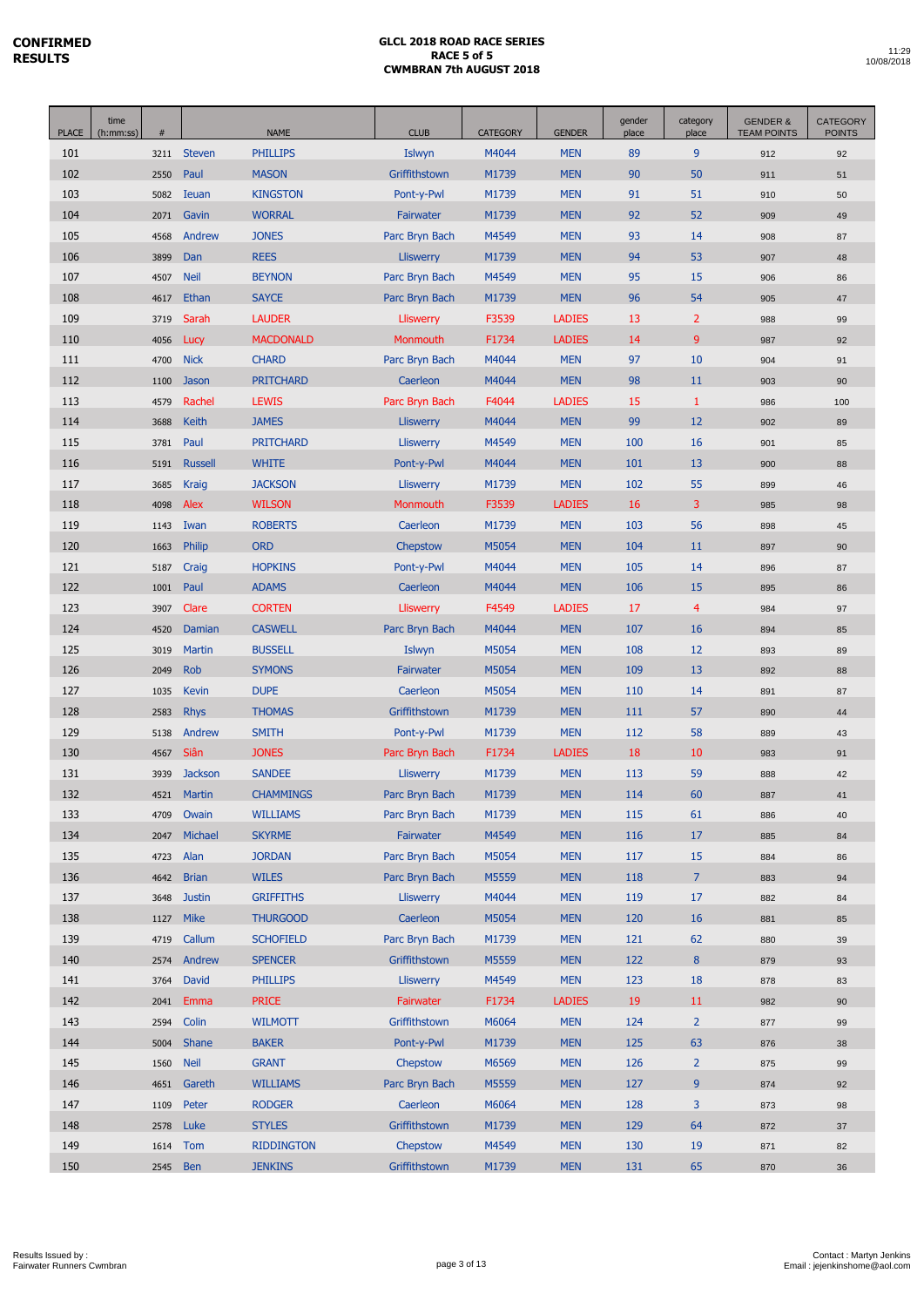| <b>PLACE</b> | time<br>(h:mm:ss) | $\#$ |                | <b>NAME</b>      | <b>CLUB</b>      | <b>CATEGORY</b> | <b>GENDER</b> | gender<br>place | category<br>place | <b>GENDER &amp;</b><br><b>TEAM POINTS</b> | <b>CATEGORY</b><br><b>POINTS</b> |
|--------------|-------------------|------|----------------|------------------|------------------|-----------------|---------------|-----------------|-------------------|-------------------------------------------|----------------------------------|
| 151          |                   | 3543 | Gareth         | <b>BRUNNOCK</b>  | <b>Lliswerry</b> | M1739           | <b>MEN</b>    | 132             | 66                | 869                                       | 35                               |
| 152          |                   | 4065 | Leanne         | <b>MEEK</b>      | Monmouth         | F3539           | <b>LADIES</b> | 20              | $\overline{4}$    | 981                                       | 97                               |
| 153          |                   | 3152 | Andrew         | <b>LAWRENCE</b>  | Islwyn           | M1739           | <b>MEN</b>    | 133             | 67                | 868                                       | 34                               |
| 154          |                   | 3582 | <b>Chris</b>   | <b>DAVIES</b>    | <b>Lliswerry</b> | M6064           | <b>MEN</b>    | 134             | $\overline{4}$    | 867                                       | 97                               |
| 155          |                   | 3308 | Craig          | <b>LEHAJ</b>     | Islwyn           | M1739           | <b>MEN</b>    | 135             | 68                | 866                                       | 33                               |
| 156          |                   | 5511 | Jon            | <b>HANCOCK</b>   | <b>Usk</b>       | M6064           | <b>MEN</b>    | 136             | 5                 | 865                                       | 96                               |
| 157          |                   | 1052 | Megan          | <b>HOLMES</b>    | Caerleon         | F1734           | <b>LADIES</b> | 21              | 12                | 980                                       | 89                               |
| 158          |                   | 4660 | <b>Nicky</b>   | <b>OSMAN</b>     | Parc Bryn Bach   | M4549           | <b>MEN</b>    | 137             | 20                | 864                                       | 81                               |
| 159          |                   | 4580 | Anthony        | <b>LEWIS</b>     | Parc Bryn Bach   | M5054           | <b>MEN</b>    | 138             | 17                | 863                                       | 84                               |
| 160          |                   | 1158 | <b>Taylor</b>  | <b>LEWIS</b>     | Caerleon         | M1739           | <b>MEN</b>    | 139             | 69                | 862                                       | 32                               |
| 161          |                   | 3325 | <b>David</b>   | <b>JAKEWAY</b>   | Islwyn           | M4549           | <b>MEN</b>    | 140             | 21                | 861                                       | 80                               |
| 162          |                   | 3658 | Ian            | <b>HARRHY</b>    | <b>Lliswerry</b> | M5559           | <b>MEN</b>    | 141             | 10                | 860                                       | 91                               |
| 163          |                   | 1047 | Gareth         | <b>HART</b>      | Caerleon         | M4549           | <b>MEN</b>    | 142             | 22                | 859                                       | 79                               |
| 164          |                   | 2068 | <b>Bradley</b> | <b>JONES</b>     | Fairwater        | M1739           | <b>MEN</b>    | 143             | 70                | 858                                       | 31                               |
| 165          |                   | 4535 | <b>Stephen</b> | <b>DALLOW</b>    | Parc Bryn Bach   | M6064           | <b>MEN</b>    | 144             | 6                 | 857                                       | 95                               |
| 166          |                   | 3708 | Sarah          | <b>KEMBREY</b>   | <b>Lliswerry</b> | F3539           | <b>LADIES</b> | 22              | 5                 | 979                                       | 96                               |
| 167          |                   | 4683 | <b>Nicky</b>   | <b>MORGAN</b>    | Parc Bryn Bach   | M4549           | <b>MEN</b>    | 145             | 23                | 856                                       | 78                               |
| 168          |                   | 2564 | Richard        | <b>ROBERTS</b>   | Griffithstown    | M1739           | <b>MEN</b>    | 146             | 71                | 855                                       | 30                               |
| 169          |                   | 5085 | Keith          | <b>LANGLEY</b>   | Pont-y-Pwl       | M6064           | <b>MEN</b>    | 147             | $\overline{7}$    | 854                                       | 94                               |
| 170          |                   | 4529 | Sarah          | <b>COOTE</b>     | Parc Bryn Bach   | F3539           | <b>LADIES</b> | 23              | 6                 | 978                                       | 95                               |
| 171          |                   | 1054 | Gareth         | <b>HOWELLS</b>   | Caerleon         | M1739           | <b>MEN</b>    | 148             | 72                | 853                                       | 29                               |
| 172          |                   | 1549 | <b>Stuart</b>  | <b>DUNCAN</b>    | Chepstow         | M5559           | <b>MEN</b>    | 149             | 11                | 852                                       | 90                               |
| 173          |                   | 4092 | <b>Toby</b>    | <b>WALES</b>     | Monmouth         | M4549           | <b>MEN</b>    | 150             | 24                | 851                                       | $77$                             |
| 174          |                   | 2554 | <b>Tara</b>    | <b>PAISEY</b>    | Griffithstown    | F1734           | <b>LADIES</b> | 24              | 13                | 977                                       | 88                               |
| 175          |                   | 4545 | Roger          | <b>FREEMAN</b>   | Parc Bryn Bach   | M1739           | <b>MEN</b>    | 151             | 73                | 850                                       | 28                               |
| 176          |                   | 3232 | <b>Neil</b>    | <b>PROFFIT</b>   | Islwyn           | M1739           | <b>MEN</b>    | 152             | 74                | 849                                       | 27                               |
| 177          |                   | 3017 | Michael        | <b>BUNSTON</b>   | Islwyn           | M4549           | <b>MEN</b>    | 153             | 25                | 848                                       | 76                               |
| 178          |                   | 3596 | Andrew         | <b>DAWE</b>      | <b>Lliswerry</b> | M5054           | <b>MEN</b>    | 154             | 18                | 847                                       | 83                               |
| 179          |                   | 3118 | Carl           | <b>JOHNSON</b>   | Islwyn           | M4549           | <b>MEN</b>    | 155             | 26                | 846                                       | 75                               |
| 180          |                   | 1064 | Ryan           | <b>JONES</b>     | Caerleon         | M1739           | <b>MEN</b>    | 156             | 75                | 845                                       | 26                               |
| 181          |                   | 4053 | Emma           | <b>KING</b>      | Monmouth         | F3539           | <b>LADIES</b> | 25              | $\overline{7}$    | 976                                       | 94                               |
| 182          |                   | 5054 | Paul           | <b>HARVEY</b>    | Pont-y-Pwl       | M1739           | <b>MEN</b>    | 157             | 76                | 844                                       | 25                               |
| 183          |                   | 3851 | Tom            | <b>WATKINS</b>   | Lliswerry        | M1739           | <b>MEN</b>    | 158             | 77                | 843                                       | 24                               |
| 184          |                   | 4645 | Helen          | <b>WILLIAMS</b>  | Parc Bryn Bach   | F4044           | <b>LADIES</b> | 26              | $\overline{2}$    | 975                                       | 99                               |
| 185          |                   | 3142 | Michael        | <b>KELLY</b>     | Islwyn           | M1739           | <b>MEN</b>    | 159             | 78                | 842                                       | 23                               |
| 186          |                   | 5025 | Alistair       | <b>CUMMINGS</b>  | Pont-y-Pwl       | M1739           | <b>MEN</b>    | 160             | 79                | 841                                       | 22                               |
| 187          |                   | 3940 | <b>Martin</b>  | <b>VAUGHAN</b>   | <b>Lliswerry</b> | M1739           | <b>MEN</b>    | 161             | 80                | 840                                       | 21                               |
| 188          |                   | 3657 | Anna           | <b>HARDING</b>   | <b>Lliswerry</b> | F3539           | <b>LADIES</b> | 27              | 8                 | 974                                       | 93                               |
| 189          |                   | 3792 | Stephanie      | <b>RHODES</b>    | Lliswerry        | F4044           | <b>LADIES</b> | 28              | 3                 | 973                                       | 98                               |
| 190          |                   | 4610 | Kimberley      | <b>PRICE</b>     | Parc Bryn Bach   | F3539           | <b>LADIES</b> | 29              | 9                 | 972                                       | 92                               |
| 191          |                   | 3047 | Keith          | <b>DAVIES</b>    | Islwyn           | M5559           | <b>MEN</b>    | 162             | 12                | 839                                       | 89                               |
| 192          |                   | 1051 | <b>Mark</b>    | <b>HISLOP</b>    | Caerleon         | M5054           | <b>MEN</b>    | 163             | 19                | 838                                       | 82                               |
| 193          |                   | 3633 | Sarah          | <b>FRANCIS</b>   | <b>Lliswerry</b> | F4044           | <b>LADIES</b> | 30              | $\overline{4}$    | 971                                       | 97                               |
| 194          |                   | 5193 | <b>Martin</b>  | <b>STARK</b>     | Pont-y-Pwl       | M5054           | <b>MEN</b>    | 164             | 20                | 837                                       | 81                               |
| 195          |                   | 1504 | Gerry          | <b>ASHTON</b>    | Chepstow         | M6064           | <b>MEN</b>    | 165             | $\bf 8$           | 836                                       | 93                               |
| 196          |                   | 4511 | <b>Kevin</b>   | <b>BRADFIELD</b> | Parc Bryn Bach   | M5054           | <b>MEN</b>    | 166             | 21                | 835                                       | 80                               |
| 197          |                   | 1096 | <b>Justin</b>  | <b>POCKNELL</b>  | Caerleon         | M4549           | <b>MEN</b>    | 167             | 27                | 834                                       | 74                               |
| 198          |                   | 5139 | Nicola         | <b>SMITH</b>     | Pont-y-Pwl       | F5054           | <b>LADIES</b> | 31              | $\mathbf{1}$      | 970                                       | 100                              |
| 199          |                   | 4034 | Laura          | <b>GREY</b>      | Monmouth         | F3539           | <b>LADIES</b> | 32              | 10                | 969                                       | 91                               |
| 200          |                   |      | 3769 Mike      | <b>POBJOY</b>    | <b>Lliswerry</b> | M5054           | <b>MEN</b>    | 168             | 22                | 833                                       | 79                               |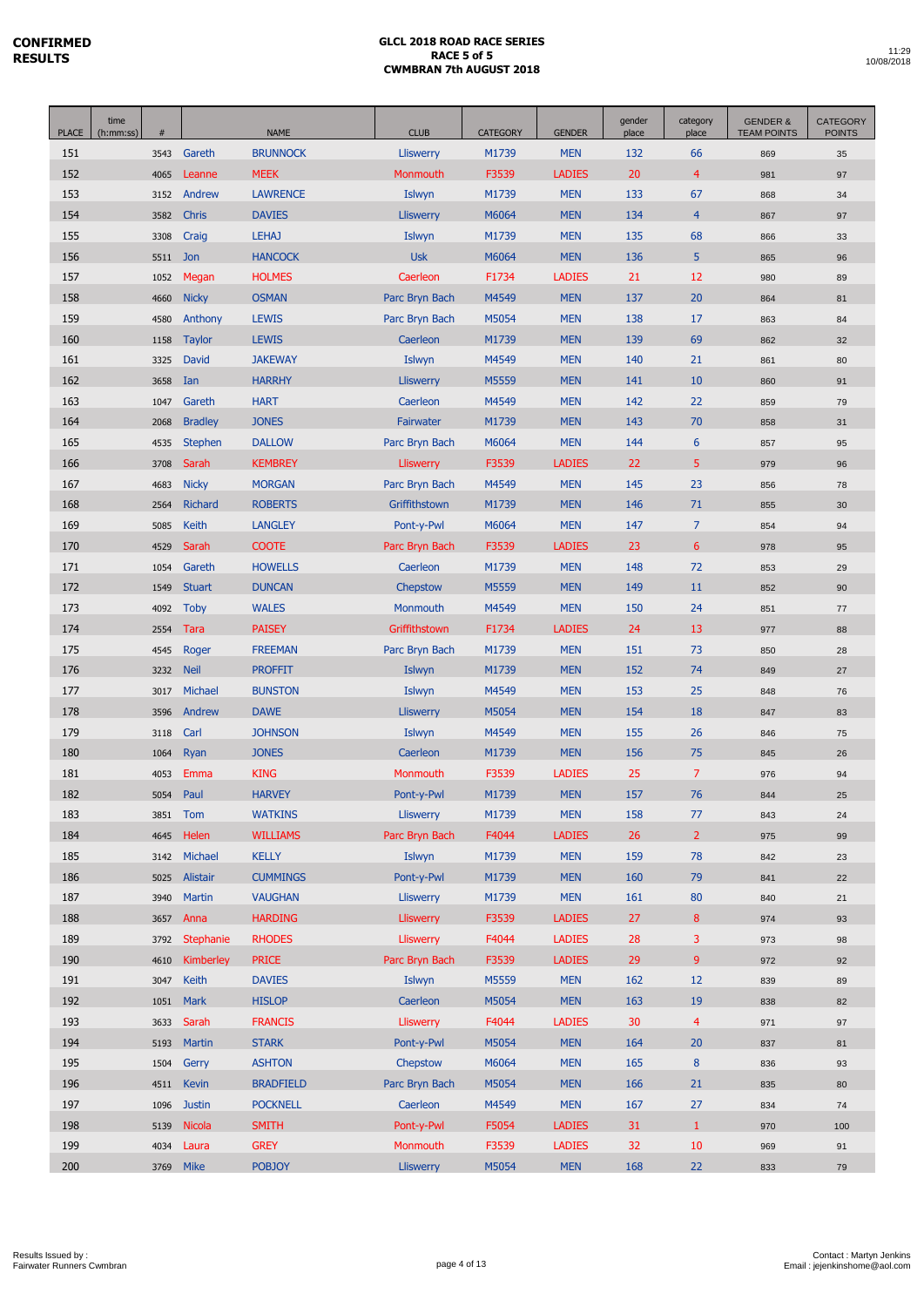| <b>PLACE</b> | time<br>(h:mm:ss) | $\#$         |                      | <b>NAME</b>                        | <b>CLUB</b>                          | <b>CATEGORY</b> | <b>GENDER</b>            | gender<br>place | category<br>place | <b>GENDER &amp;</b><br><b>TEAM POINTS</b> | <b>CATEGORY</b><br><b>POINTS</b> |
|--------------|-------------------|--------------|----------------------|------------------------------------|--------------------------------------|-----------------|--------------------------|-----------------|-------------------|-------------------------------------------|----------------------------------|
| 201          |                   | 5044         | Simon                | <b>FISH</b>                        | Pont-y-Pwl                           | M4044           | <b>MEN</b>               | 169             | 18                | 832                                       | 83                               |
| 202          |                   | 3817         | Kristian             | <b>SINCLAIR</b>                    | <b>Lliswerry</b>                     | M1739           | <b>MEN</b>               | 170             | 81                | 831                                       | 20                               |
| 203          |                   | 3780         | <b>Nick</b>          | <b>PRINGLE</b>                     | Lliswerry                            | M5559           | <b>MEN</b>               | 171             | 13                | 830                                       | 88                               |
| 204          |                   | 4539         | Ian                  | <b>DAVIES</b>                      | Parc Bryn Bach                       | M5054           | <b>MEN</b>               | 172             | 23                | 829                                       | 78                               |
| 205          |                   | 3702         | Martyn               | <b>JONES</b>                       | <b>Lliswerry</b>                     | M5054           | <b>MEN</b>               | 173             | 24                | 828                                       | $77$                             |
| 206          |                   | 3536         | Rachel               | <b>BOWEN</b>                       | Lliswerry                            | F4044           | <b>LADIES</b>            | 33              | 5                 | 968                                       | 96                               |
| 207          |                   | 4575         | Darran               | <b>KIPPEST</b>                     | Parc Bryn Bach                       | M4549           | <b>MEN</b>               | 174             | 28                | 827                                       | 73                               |
| 208          |                   | 3174         | Carys-Sian           | <b>MALARCZYK</b>                   | Islwyn                               | F1734           | <b>LADIES</b>            | 34              | 14                | 967                                       | 87                               |
| 209          |                   | 5183         | Shane                | <b>JAMES</b>                       | Pont-y-Pwl                           | M1739           | <b>MEN</b>               | 175             | 82                | 826                                       | 19                               |
| 210          |                   | 3043         | Hannah               | <b>DAVIES</b>                      | Islwyn                               | F1734           | <b>LADIES</b>            | 35              | 15                | 966                                       | 86                               |
| 211          |                   | 1124         | Lowenna              | <b>TAYLOR</b>                      | Caerleon                             | F1734           | <b>LADIES</b>            | 36              | 16                | 965                                       | 85                               |
| 212          |                   | 4607         | Lee                  | <b>PHILLIPS</b>                    | Parc Bryn Bach                       | M4549           | <b>MEN</b>               | 176             | 29                | 825                                       | 72                               |
| 213          |                   | 5520         | <b>Neil</b>          | <b>WALKER</b>                      | <b>Usk</b>                           | M4044           | <b>MEN</b>               | 177             | 19                | 824                                       | 82                               |
| 214          |                   | 3849         | <b>Chris</b>         | <b>WATKINS</b>                     | <b>Lliswerry</b>                     | M4044           | <b>MEN</b>               | 178             | 20                | 823                                       | 81                               |
| 215          |                   | 4652         | <b>James</b>         | <b>WILLIAMS</b>                    | Parc Bryn Bach                       | M1739           | <b>MEN</b>               | 179             | 83                | 822                                       | 18                               |
| 216          |                   | 1046         | Wesley               | <b>HARRIS</b>                      | Caerleon                             | M4044           | <b>MEN</b>               | 180             | 21                | 821                                       | 80                               |
| 217          |                   | 1038         | Tom                  | <b>EVANS</b>                       | Caerleon                             | M1739           | <b>MEN</b>               | 181             | 84                | 820                                       | 17                               |
| 218          |                   | 1139         | Paula                | <b>WILLIAMS</b>                    | Caerleon                             | F5054           | <b>LADIES</b>            | 37              | $\overline{2}$    | 964                                       | 99                               |
| 219          |                   | 5083         | Jonathan             | <b>KNIGHT</b>                      | Pont-y-Pwl                           | M4549           | <b>MEN</b>               | 182             | 30                | 819                                       | 71                               |
| 220          |                   | 1595         | Jan                  | <b>MORRIS</b>                      | Chepstow                             | F5054           | <b>LADIES</b>            | 38              | 3                 | 963                                       | 98                               |
| 221          |                   | 4039         | <b>Emily</b>         | <b>HARRISON</b>                    | Monmouth                             | F1734           | <b>LADIES</b>            | 39              | 17                | 962                                       | 84                               |
| 222          |                   | 1081         | Charlotte            | <b>MORAN</b>                       | Caerleon                             | F4044           | <b>LADIES</b>            | 40              | $6\phantom{1}$    | 961                                       | 95                               |
| 223          |                   | 3941         | <b>Matthew</b>       | <b>DAWE</b>                        | <b>Lliswerry</b>                     | M1739           | <b>MEN</b>               | 183             | 85                | 818                                       | 16                               |
| 224          |                   | 5516         | <b>Robert</b>        | <b>NOON</b>                        | <b>Usk</b>                           | M5559           | <b>MEN</b>               | 184             | 14                | 817                                       | 87                               |
| 225          |                   | 1157         | Christian            | <b>FORD</b>                        | Caerleon                             | M1739           | <b>MEN</b>               | 185             | 86                | 816                                       | 15                               |
| 226          |                   | 4019         | <b>Jeremy</b>        | <b>CREASEY</b>                     | Monmouth                             | M5054           | <b>MEN</b>               | 186             | 25                | 815                                       | 76                               |
| 227          |                   | 4112         | <b>Steve</b>         | <b>MCMENEMY</b>                    | Monmouth                             | M5559           | <b>MEN</b>               | 187             | 15                | 814                                       | 86                               |
| 228          |                   | 3942         | <b>John</b>          | <b>DALLEY</b>                      | <b>Lliswerry</b>                     | M5054           | <b>MEN</b>               | 188             | 26                | 813                                       | 75                               |
| 229          |                   | 1576         | Gareth               | <b>JONES</b>                       | Chepstow                             | M7099           | <b>MEN</b>               | 189             | $\mathbf{1}$      | 812                                       | 100                              |
| 230          |                   | 4031         | Rebecca              | <b>FOSTER</b>                      | Monmouth                             | F4044           | <b>LADIES</b>            | 41              | $\overline{7}$    | 960                                       | 94                               |
| 231          |                   | 3299         | Lowri                | <b>WILLIAMS</b>                    | Islwyn                               | F1734           | <b>LADIES</b>            | 42              | 18                | 959                                       | 83                               |
| 232          |                   | 1119         | Avisa                | <b>TALEMI</b>                      | Caerleon                             | F3539           | <b>LADIES</b>            | 43              | 11                | 958                                       | 90                               |
| 233          |                   | 5117         | Michael              | <b>PROBERT</b>                     | Pont-y-Pwl                           | M5054           | <b>MEN</b>               | 190             | 27                | 811                                       | 74                               |
| 234          |                   | 5157         | Jen                  | <b>WATKINS</b>                     | Pont-y-Pwl                           | F1734           | <b>LADIES</b>            | 44              | 19                | 957                                       | 82                               |
| 235          |                   | 3886         | Marina               | <b>WRIGHT</b>                      | <b>Lliswerry</b>                     | F3539           | <b>LADIES</b>            | 45              | 12                | 956                                       | 89                               |
| 236          |                   | 4672         | <b>Stephen</b>       | <b>PRICE</b>                       | Parc Bryn Bach                       | M5054           | <b>MEN</b>               | 191             | 28                | 810                                       | 73                               |
| 237          |                   | 2061         | Kerstin              | <b>FITZPATRICK</b>                 | Fairwater                            | F4549           | <b>LADIES</b>            | 46              | 5                 | 955                                       | 96                               |
| 238          |                   | 3774         | Angela               | POTTER-COLLINS                     | <b>Lliswerry</b>                     | F5054           | <b>LADIES</b>            | 47              | $\overline{4}$    | 954                                       | 97                               |
| 239          |                   | 1132         | <b>Morris</b>        | <b>URQUAHART</b>                   | Caerleon                             | M4549           | <b>MEN</b>               | 192             | 31                | 809                                       | 70                               |
| 240          |                   | 3514         | Andrew               | <b>BARRY</b>                       | <b>Lliswerry</b>                     | M5559           | <b>MEN</b>               | 193             | 16                | 808                                       | 85                               |
| 241          |                   | 3674         | Andy                 | <b>HILLIS</b>                      | Lliswerry                            | M5054           | <b>MEN</b>               | 194             | 29                | 807                                       | 72                               |
| 242          |                   | 1545         | Alan                 | <b>DOBBS</b>                       | Chepstow                             | M4044           | <b>MEN</b>               | 195             | 22                | 806                                       | 79                               |
| 243          |                   | 2045         | Leonie               | <b>ROBERTS</b>                     | Fairwater                            | F4044           | <b>LADIES</b>            | 48              | 8                 | 953                                       | 93                               |
| 244          |                   | 4605         | <b>Melissa</b>       | <b>PEARCE</b>                      | Parc Bryn Bach                       | F4549           | <b>LADIES</b>            | 49              | 6                 | 952                                       | 95                               |
| 245          |                   | 2606         | Andrew               | <b>PARASKEVA</b>                   | Griffithstown                        | M4044           | <b>MEN</b>               | 196             | 23<br>20          | 805                                       | 78                               |
| 246          |                   | 3785         | Charlotte            | <b>RALPH</b>                       | <b>Lliswerry</b>                     | F1734           | <b>LADIES</b>            | 50              |                   | 951                                       | 81                               |
| 247          |                   | 3806         | Kevin                | <b>RUSSEL</b>                      | <b>Lliswerry</b>                     | M5559           | <b>MEN</b>               | 197             | 17<br>18          | 804                                       | 84                               |
| 248<br>249   |                   | 3901<br>3569 | <b>Steve</b><br>Andy | <b>CROWTHER</b><br><b>COCKERAM</b> | <b>Lliswerry</b><br><b>Lliswerry</b> | M5559<br>M5054  | <b>MEN</b><br><b>MEN</b> | 198<br>199      | 30                | 803                                       | 83                               |
| 250          |                   | 3204 Neil    |                      | <b>PARKER</b>                      | Islwyn                               | M5054           | <b>MEN</b>               | 200             | 31                | 802<br>801                                | 71<br>70                         |
|              |                   |              |                      |                                    |                                      |                 |                          |                 |                   |                                           |                                  |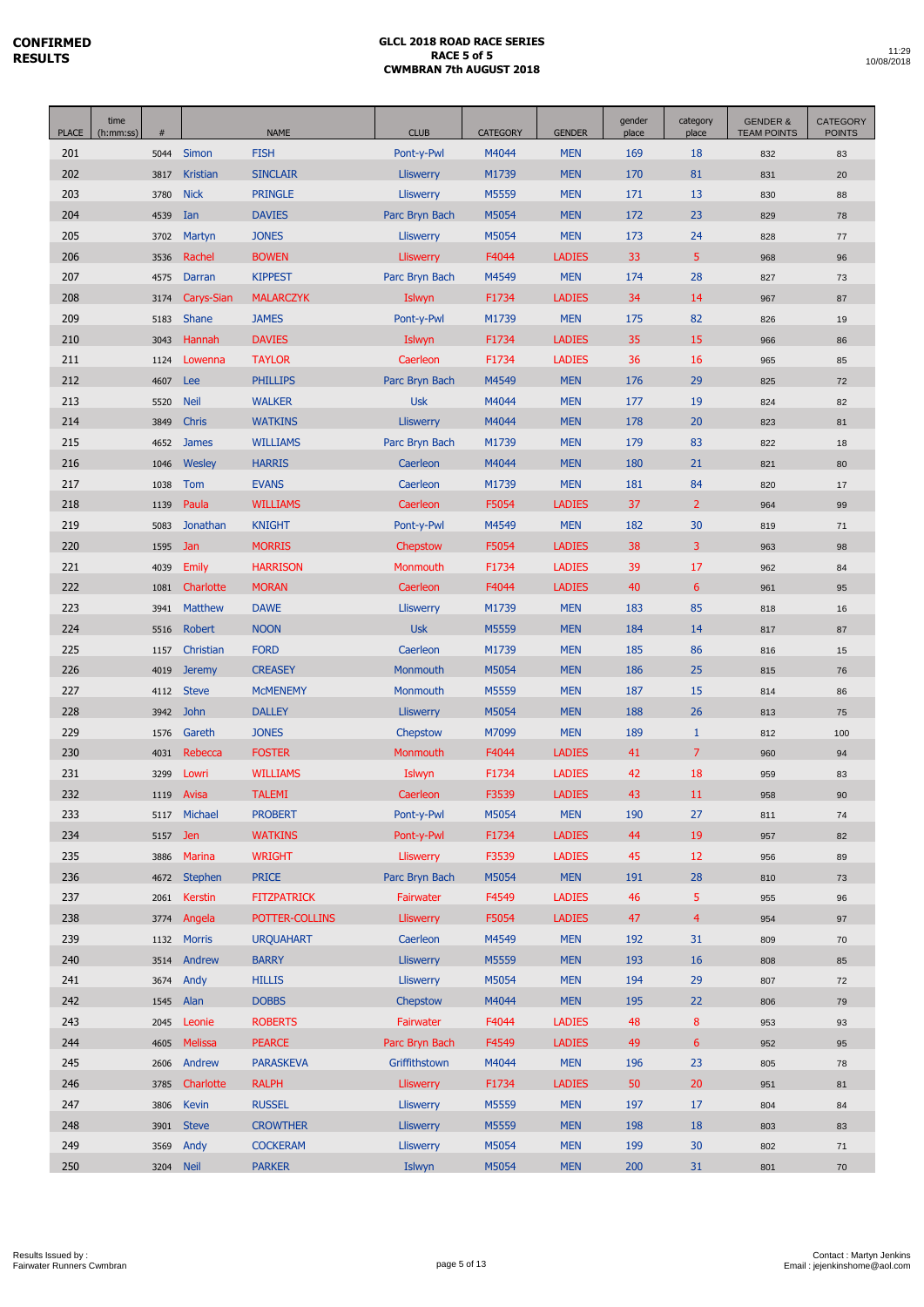| <b>PLACE</b> | time<br>(h:mm:ss) | #            |                       | <b>NAME</b>                     | <b>CLUB</b>                  | <b>CATEGORY</b> | <b>GENDER</b>            | gender<br>place | category<br>place | <b>GENDER &amp;</b><br><b>TEAM POINTS</b> | <b>CATEGORY</b><br><b>POINTS</b> |
|--------------|-------------------|--------------|-----------------------|---------------------------------|------------------------------|-----------------|--------------------------|-----------------|-------------------|-------------------------------------------|----------------------------------|
| 251          |                   | 1145         | Tammy                 | <b>FRY</b>                      | Caerleon                     | F1734           | <b>LADIES</b>            | 51              | 21                | 950                                       | 80                               |
| 252          |                   | 4621         | <b>Marcus</b>         | <b>SMITH</b>                    | Parc Bryn Bach               | M4549           | <b>MEN</b>               | 201             | 32                | 800                                       | 69                               |
| 253          |                   | 3208         | Sian                  | <b>ADEY</b>                     | Islwyn                       | F3539           | <b>LADIES</b>            | 52              | 13                | 949                                       | 88                               |
| 254          |                   | 3691         | Gareth                | <b>JENKINS</b>                  | Lliswerry                    | M4549           | <b>MEN</b>               | 202             | 33                | 799                                       | 68                               |
| 255          |                   | 4649         | Cyril                 | <b>WILLIAMS</b>                 | Parc Bryn Bach               | M6064           | <b>MEN</b>               | 203             | 9                 | 798                                       | 92                               |
| 256          |                   | 3135         | Phillip               | <b>JONES</b>                    | Islwyn                       | M1739           | <b>MEN</b>               | 204             | 87                | 797                                       | 14                               |
| 257          |                   | 3560         | <b>Neil</b>           | <b>CHIPPER</b>                  | <b>Lliswerry</b>             | M5559           | <b>MEN</b>               | 205             | 19                | 796                                       | 82                               |
| 258          |                   | 1514         | Jenni                 | <b>BELL</b>                     | Chepstow                     | F4044           | <b>LADIES</b>            | 53              | 9                 | 948                                       | 92                               |
| 259          |                   | 3641         | Tc                    | <b>GODWIN</b>                   | <b>Lliswerry</b>             | F3539           | <b>LADIES</b>            | 54              | 14                | 947                                       | 87                               |
| 260          |                   | 1590         | Kevin                 | <b>MCENTEE</b>                  | Chepstow                     | M6064           | <b>MEN</b>               | 206             | 10                | 795                                       | 91                               |
| 261          |                   | 5017         | Louise                | <b>BRIGHT</b>                   | Pont-y-Pwl                   | F3539           | <b>LADIES</b>            | 55              | 15                | 946                                       | 86                               |
| 262          |                   | 1062         | Gareth                | <b>JONES</b>                    | Caerleon                     | M1739           | <b>MEN</b>               | 207             | 88                | 794                                       | 13                               |
| 263          |                   | 2539         | Paul                  | <b>HANCOX</b>                   | Griffithstown                | M5559           | <b>MEN</b>               | 208             | 20                | 793                                       | 81                               |
| 264          |                   | 3510         | Howard                | <b>ATTWOOD</b>                  | <b>Lliswerry</b>             | M6569           | <b>MEN</b>               | 209             | 3                 | 792                                       | 98                               |
| 265          |                   | 5194         | Karen                 | <b>SOUTHGATE</b>                | Pont-y-Pwl                   | F4549           | <b>LADIES</b>            | 56              | 7                 | 945                                       | 94                               |
| 266          |                   | 3943         | <b>John</b>           | <b>EDWARDS</b>                  | <b>Lliswerry</b>             | M6569           | <b>MEN</b>               | 210             | $\overline{4}$    | 791                                       | 97                               |
| 267          |                   | 2046         | Julie                 | <b>ROCHE</b>                    | Fairwater                    | F5054           | <b>LADIES</b>            | 57              | 5                 | 944                                       | 96                               |
| 268          |                   | 3598         | Paul                  | <b>DAY</b>                      | <b>Lliswerry</b>             | M6569           | <b>MEN</b>               | 211             | 5                 | 790                                       | 96                               |
| 269          |                   | 3608         | Paul                  | <b>DURSLEY</b>                  | Lliswerry                    | M6064           | <b>MEN</b>               | 212             | 11                | 789                                       | 90                               |
| 270          |                   | 3914         | <b>John</b>           | <b>MALONEY</b>                  | <b>Lliswerry</b>             | M5054           | <b>MEN</b>               | 213             | 32                | 788                                       | 69                               |
| 271          |                   | 1659         | Gemma                 | <b>HEWITT</b>                   | Chepstow                     | F3539           | <b>LADIES</b>            | 58              | 16                | 943                                       | 85                               |
| 272          |                   | 1600         | Andrew                | <b>OLIVER</b>                   | Chepstow                     | M5054           | <b>MEN</b>               | 214             | 33                | 787                                       | 68                               |
| 273          |                   | 1107         | Liz                   | <b>RICHARDS</b>                 | Caerleon                     | F5054           | <b>LADIES</b>            | 59              | 6                 | 942                                       | 95                               |
| 274          |                   | 2003         | Richard               | <b>BOWIE</b>                    | Fairwater                    | M5559           | <b>MEN</b>               | 215             | 21                | 786                                       | 80                               |
| 275          |                   | 5090         | <b>Barry</b>          | <b>LLEWELYN</b>                 | Pont-y-Pwl                   | M5559           | <b>MEN</b>               | 216             | 22                | 785                                       | 79                               |
| 276          |                   | 3320         | <b>Melissa</b>        | <b>MORGAN</b>                   | Islwyn                       | F1734           | <b>LADIES</b>            | 60              | 22                | 941                                       | 79                               |
| 277          |                   | 3816         | <b>Neil</b>           | <b>SIDNEY</b>                   | <b>Lliswerry</b>             | M4549           | <b>MEN</b>               | 217             | 34                | 784                                       | 67                               |
| 278          |                   | 4558         | Hayley                | <b>JACKSON</b>                  | Parc Bryn Bach               | F4549           | <b>LADIES</b>            | 61              | 8                 | 940                                       | 93                               |
| 279          |                   | 3925         | <b>Stuart</b>         | <b>HOWISON</b>                  | <b>Lliswerry</b>             | M1739           | <b>MEN</b>               | 218             | 89                | 783                                       | 12                               |
| 280          |                   | 1680         | <b>Josh</b>           | <b>HUDD</b>                     | Chepstow                     | M1739           | <b>MEN</b>               | 219             | 90                | 782                                       | 11                               |
| 281          |                   | 3680         | <b>Oliver</b>         | <b>HUGHES</b>                   | <b>Lliswerry</b>             | M1739           | <b>MEN</b>               | 220             | 91                | 781                                       | 10                               |
| 282          |                   | 4565         | <b>Delphine</b>       | <b>JONES</b>                    | Parc Bryn Bach               | F3539           | <b>LADIES</b>            | 62              | 17                | 939                                       | 84                               |
| 283          |                   | 1065         | Sian                  | <b>JONES</b>                    | Caerleon                     | F3539           | <b>LADIES</b>            | 63              | 18                | 938                                       | 83                               |
| 284          |                   | 3818         | Nicola                | <b>SINCLAIR</b>                 | Lliswerry                    | F4044           | <b>LADIES</b>            | 64              | 10                | 937                                       | 91                               |
| 285          |                   | 1551         | Karen                 | <b>ELVERS</b>                   | Chepstow                     | F4549           | <b>LADIES</b>            | 65              | 9                 | 936                                       | 92                               |
| 286          |                   | 3696         | Michelle              | <b>JOHNSTON</b>                 | <b>Lliswerry</b>             | F3539           | <b>LADIES</b>            | 66              | 19                | 935                                       | 82                               |
| 287          |                   | 3731         | Kathryn               | <b>MANLEY</b>                   | <b>Lliswerry</b>             | F3539           | <b>LADIES</b>            | 67              | 20                | 934                                       | 81                               |
| 288          |                   | 1552         | <b>Barry</b>          | <b>EVANS</b>                    | <b>Chepstow</b>              | M5054           | <b>MEN</b>               | 221             | 34                | 780                                       | 67                               |
| 289          |                   | 2548         | Lyn                   | <b>KENNEY</b>                   | Griffithstown                | M6064           | <b>MEN</b>               | 222             | 12                | 779                                       | 89                               |
| 290          |                   | 3902         | Emma                  | <b>MALONEY</b>                  | <b>Lliswerry</b>             | F1734           | <b>LADIES</b>            | 68              | 23                | 933                                       | 78                               |
| 291          |                   | 2064         | Rebecca               | <b>POOLE</b>                    | Fairwater                    | F3539           | <b>LADIES</b>            | 69              | 21                | 932                                       | 80                               |
| 292          |                   | 2522         | Mair                  | <b>DAVIES</b>                   | Griffithstown                | F3539           | <b>LADIES</b>            | 70              | 22                | 931                                       | 79                               |
| 293<br>294   |                   | 3905         | Leanne                | <b>WESTACOTT</b>                | <b>Lliswerry</b>             | F4549           | <b>LADIES</b>            | 71              | 10<br>35          | 930                                       | 91                               |
|              |                   | 3709         | Jonathan              | <b>KENDALL</b>                  | <b>Lliswerry</b>             | M5054           | <b>MEN</b>               | 223             |                   | 778                                       | 66                               |
| 295<br>296   |                   | 3615         | Ray<br>Chris          | <b>ELLINGHAM</b><br><b>HILL</b> | <b>Lliswerry</b><br>Caerleon | M5559<br>M5054  | <b>MEN</b><br><b>MEN</b> | 224<br>225      | 23<br>36          | 777                                       | 78                               |
| 297          |                   | 1159         |                       | <b>MANLEY</b>                   |                              | M4044           | <b>MEN</b>               | 226             | 24                | 776                                       | 65                               |
| 298          |                   | 3730         | David                 | <b>LIMBRICK</b>                 | <b>Lliswerry</b><br>Islwyn   | M5559           | <b>MEN</b>               | 227             | 24                | 775                                       | 77                               |
| 299          |                   | 3165<br>2007 | David<br><b>Kelly</b> | <b>CAMERON</b>                  | Fairwater                    | F4044           | <b>LADIES</b>            | 72              | 11                | 774<br>929                                | 77                               |
| 300          |                   | 2004 Bev     |                       | <b>BRADBURY JONES</b>           | Fairwater                    | F4549           | <b>LADIES</b>            | 73              | 11                | 928                                       | 90<br>90                         |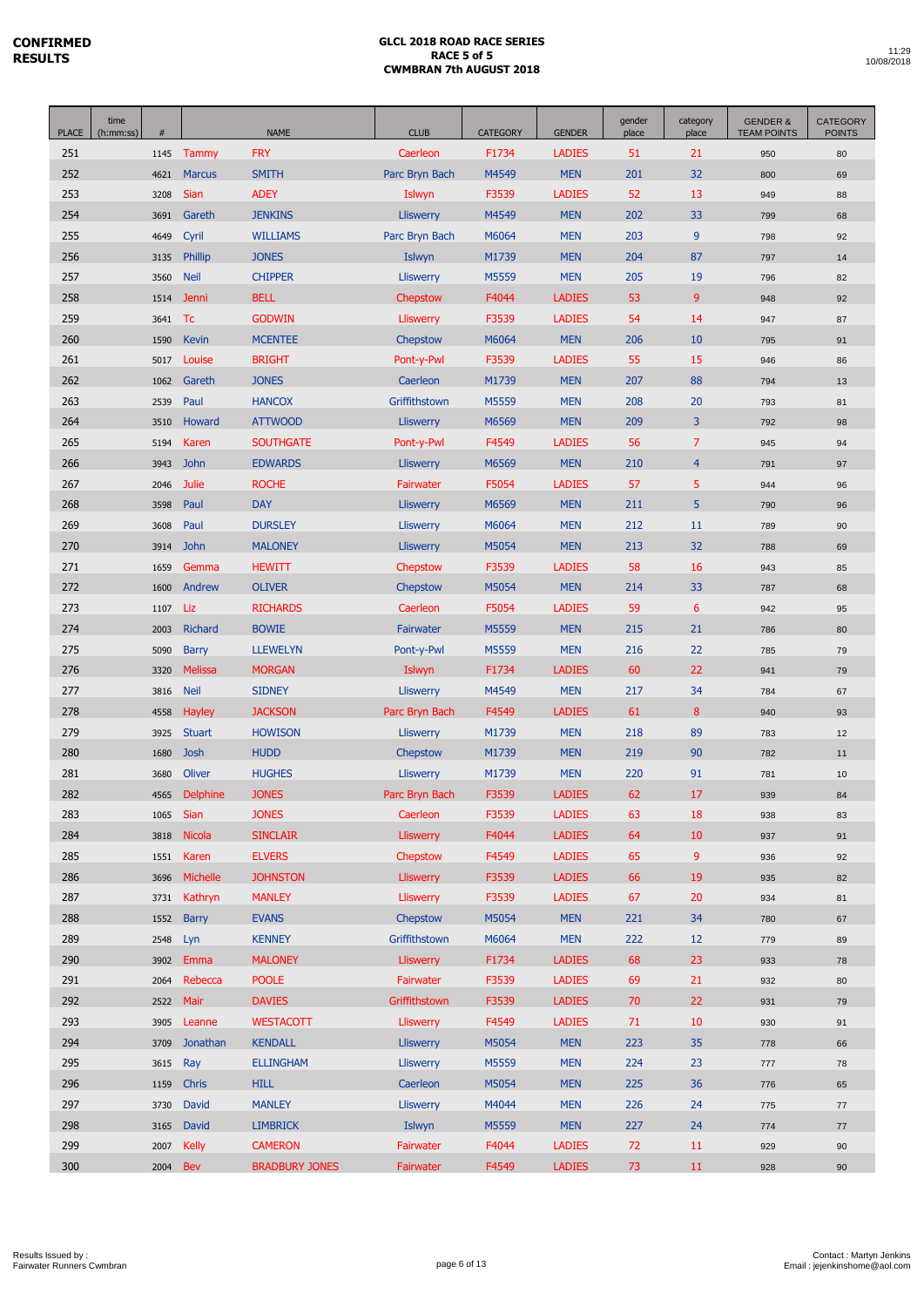| <b>PLACE</b> | time<br>(h:mm:ss) | $\#$         |                 | <b>NAME</b>                      | <b>CLUB</b>                  | <b>CATEGORY</b> | <b>GENDER</b>            | gender<br>place | category<br>place | <b>GENDER &amp;</b><br><b>TEAM POINTS</b> | <b>CATEGORY</b><br><b>POINTS</b> |
|--------------|-------------------|--------------|-----------------|----------------------------------|------------------------------|-----------------|--------------------------|-----------------|-------------------|-------------------------------------------|----------------------------------|
| 301          |                   | 3329         | Sheryl          | <b>CLARK</b>                     | Islwyn                       | F4044           | <b>LADIES</b>            | 74              | 12                | 927                                       | 89                               |
| 302          |                   | 1681         | Erica           | <b>WILSON</b>                    | Chepstow                     | F1734           | <b>LADIES</b>            | 75              | 24                | 926                                       | $77 \,$                          |
| 303          |                   | 4684         | Peter           | <b>HIRE</b>                      | Parc Bryn Bach               | M1739           | <b>MEN</b>               | 228             | 92                | 773                                       | 9                                |
| 304          |                   | 2519         | Malcolm         | <b>COX</b>                       | Griffithstown                | M6569           | <b>MEN</b>               | 229             | $6\phantom{1}6$   | 772                                       | 95                               |
| 305          |                   | 1122         | Andrew          | <b>TAYLOR</b>                    | Caerleon                     | M6064           | <b>MEN</b>               | 230             | 13                | 771                                       | 88                               |
| 306          |                   | 4543         | <b>Brian</b>    | <b>EVANS</b>                     | Parc Bryn Bach               | M4549           | <b>MEN</b>               | 231             | 35                | 770                                       | 66                               |
| 307          |                   | 1024         | David           | <b>DAVIES</b>                    | Caerleon                     | M5054           | <b>MEN</b>               | 232             | 37                | 769                                       | 64                               |
| 308          |                   | 3021         | Sharon          | <b>CARRAFA</b>                   | Islwyn                       | F4044           | <b>LADIES</b>            | 76              | 13                | 925                                       | 88                               |
| 309          |                   | 3512         | Gareth          | <b>BARRINGTON</b>                | <b>Lliswerry</b>             | M4044           | <b>MEN</b>               | 233             | 25                | 768                                       | 76                               |
| 310          |                   | 3703         | Randal          | <b>JONES</b>                     | <b>Lliswerry</b>             | M5559           | <b>MEN</b>               | 234             | 25                | 767                                       | 76                               |
| 311          |                   | 4550         | Deanne          | <b>GRIFFITHS</b>                 | Parc Bryn Bach               | F4044           | <b>LADIES</b>            | 77              | 14                | 924                                       | 87                               |
| 312          |                   | 5076         | Alex            | <b>JONES</b>                     | Pont-y-Pwl                   | F1734           | <b>LADIES</b>            | 78              | 25                | 923                                       | 76                               |
| 313          |                   | 2042         | Mark            | <b>PROSSER</b>                   | Fairwater                    | M4549           | <b>MEN</b>               | 235             | 36                | 766                                       | 65                               |
| 314          |                   | 4670         | Andrew          | <b>MARLOG</b>                    | Parc Bryn Bach               | M1739           | <b>MEN</b>               | 236             | 93                | 765                                       | 8                                |
| 315          |                   | 4703         | Adrian          | <b>MARKEY</b>                    | Parc Bryn Bach               | M5054           | <b>MEN</b>               | 237             | 38                | 764                                       | 63                               |
| 316          |                   | 1053         | <b>Steve</b>    | <b>HOUGHTON</b>                  | Caerleon                     | M5559           | <b>MEN</b>               | 238             | 26                | 763                                       | 75                               |
| 317          |                   | 4110         | Abbie           | <b>BUCKLEY</b>                   | Monmouth                     | F3539           | <b>LADIES</b>            | 79              | 23                | 922                                       | 78                               |
| 318          |                   | 2032         | Jane            | <b>LEWIS</b>                     | Fairwater                    | F4549           | <b>LADIES</b>            | 80              | 12                | 921                                       | 89                               |
| 319          |                   | 1027         | Anthony         | <b>DERRICK</b>                   | Caerleon                     | M4549           | <b>MEN</b>               | 239             | 37                | 762                                       | 64                               |
| 320          |                   | 5156         | <b>Thomas</b>   | <b>WARWICK</b>                   | Pont-y-Pwl                   | M1739           | <b>MEN</b>               | 240             | 94                | 761                                       | $\overline{7}$                   |
| 321          |                   | 5115         | Andrew          | <b>PRICE</b>                     | Pont-y-Pwl                   | M1739           | <b>MEN</b>               | 241             | 95                | 760                                       | $\,6\,$                          |
| 322          |                   | 3915         | Lloyd           | <b>WILLIAMS</b>                  | <b>Lliswerry</b>             | M4549           | <b>MEN</b>               | 242             | 38                | 759                                       | 63                               |
| 323          |                   | 5108         | Kath            | <b>PARKINSON</b>                 | Pont-y-Pwl                   | F4044           | <b>LADIES</b>            | 81              | 15                | 920                                       | 86                               |
| 324          |                   | 4694         | <b>Nick</b>     | <b>GREGORY</b>                   | Parc Bryn Bach               | M1739           | <b>MEN</b>               | 243             | 96                | 758                                       | $5\phantom{.0}$                  |
| 325          |                   | 4515         | Liz             | <b>CARPENTER-DAVIES</b>          | Parc Bryn Bach               | F1734           | <b>LADIES</b>            | 82              | 26                | 919                                       | 75                               |
| 326          |                   | 1625         | Pamela          | <b>SUTER</b>                     | Chepstow                     | F4044           | <b>LADIES</b>            | 83              | 16                | 918                                       | 85                               |
| 327          |                   | 5003         | Dean            | <b>ARNOLD</b>                    | Pont-y-Pwl                   | M4549           | <b>MEN</b>               | 244             | 39                | 757                                       | 62                               |
| 328<br>329   |                   | 1079         | Eddie<br>Dave   | <b>McDAID</b><br><b>PROFFITT</b> | Caerleon<br><b>Lliswerry</b> | M6064<br>M6064  | <b>MEN</b><br><b>MEN</b> | 245<br>246      | 14<br>15          | 756                                       | 87                               |
| 330          |                   | 3782<br>3897 | <b>Sian</b>     | <b>RICHARDSON</b>                | <b>Lliswerry</b>             | F4044           | <b>LADIES</b>            | 84              | 17                | 755<br>917                                | 86<br>84                         |
| 331          |                   | 2602         | Helen           | <b>WARRENDER</b>                 | Griffithstown                | F5054           | <b>LADIES</b>            | 85              | $\overline{7}$    | 916                                       | 94                               |
| 332          |                   | 4045         | Linsey          | <b>HOLT</b>                      | Monmouth                     | F4044           | <b>LADIES</b>            | 86              | 18                | 915                                       | 83                               |
| 333          |                   | 4097         | Sophie          | <b>WILLIAMS</b>                  | Monmouth                     | F1734           | <b>LADIES</b>            | 87              | 27                | 914                                       | 74                               |
| 334          |                   | 4710         | Lucy            | <b>ATKIN-SMITH</b>               | Parc Bryn Bach               | F1734           | <b>LADIES</b>            | 88              | 28                | 913                                       | 73                               |
| 335          |                   | 3553         | Alison          | <b>CARTER</b>                    | <b>Lliswerry</b>             | F5054           | <b>LADIES</b>            | 89              | $\bf 8$           | 912                                       | 93                               |
| 336          |                   | 4668         | Georgina        | <b>SEED</b>                      | Parc Bryn Bach               | F5559           | <b>LADIES</b>            | 90              | $\mathbf{1}$      | 911                                       | 100                              |
| 337          |                   | 4701         | Seaton          | <b>STEPHENS</b>                  | Parc Bryn Bach               | M6064           | <b>MEN</b>               | 247             | 16                | 754                                       | 85                               |
| 338          |                   | 2599         | <b>Julian</b>   | <b>SEABOURNE</b>                 | Griffithstown                | M4549           | <b>MEN</b>               | 248             | 40                | 753                                       | 61                               |
| 339          |                   | 2605         | Kaylie          | <b>PORTER</b>                    | Griffithstown                | F1734           | <b>LADIES</b>            | 91              | 29                | 910                                       | 72                               |
| 340          |                   | 3909         | <b>Emily</b>    | <b>CHINN</b>                     | <b>Lliswerry</b>             | F4549           | <b>LADIES</b>            | 92              | 13                | 909                                       | 88                               |
| 341          |                   | 2598         | Daniel          | <b>SPENCER</b>                   | Griffithstown                | M1739           | <b>MEN</b>               | 249             | 97                | 752                                       | $\overline{4}$                   |
| 342          |                   | 3864         | <b>Brigette</b> | <b>WIDDASS</b>                   | Lliswerry                    | F5054           | <b>LADIES</b>            | 93              | 9                 | 908                                       | 92                               |
| 343          |                   | 3826         | <b>Chris</b>    | <b>STEVENS</b>                   | <b>Lliswerry</b>             | M4044           | <b>MEN</b>               | 250             | 26                | 751                                       | 75                               |
| 344          |                   | 2524         | <b>Barrie</b>   | <b>DESMOND</b>                   | Griffithstown                | M5054           | <b>MEN</b>               | 251             | 39                | 750                                       | 62                               |
| 345          |                   | 2070         | Rhiannon        | <b>THOMAS</b>                    | Fairwater                    | F3539           | <b>LADIES</b>            | 94              | 24                | 907                                       | 77                               |
| 346          |                   | 1554         | <b>Mike</b>     | <b>EVANS</b>                     | Chepstow                     | M6064           | <b>MEN</b>               | 252             | 17                | 749                                       | 84                               |
| 347          |                   | 3732         | Roni            | <b>MARGERISON</b>                | <b>Lliswerry</b>             | F4044           | <b>LADIES</b>            | 95              | 19                | 906                                       | 82                               |
| 348          |                   | 1612         | <b>Brett</b>    | <b>REGULSKI</b>                  | <b>Chepstow</b>              | M5559           | <b>MEN</b>               | 253             | 27                | 748                                       | 74                               |
| 349          |                   | 2010         | Peter           | <b>COLBOURNE</b>                 | Fairwater                    | M4549           | <b>MEN</b>               | 254             | 41                | 747                                       | 60                               |
| 350          |                   | 5130 Carl    |                 | <b>ROBERTS</b>                   | Pont-y-Pwl                   | M1739           | <b>MEN</b>               | 255             | 98                | 746                                       | $\mathbf{3}$                     |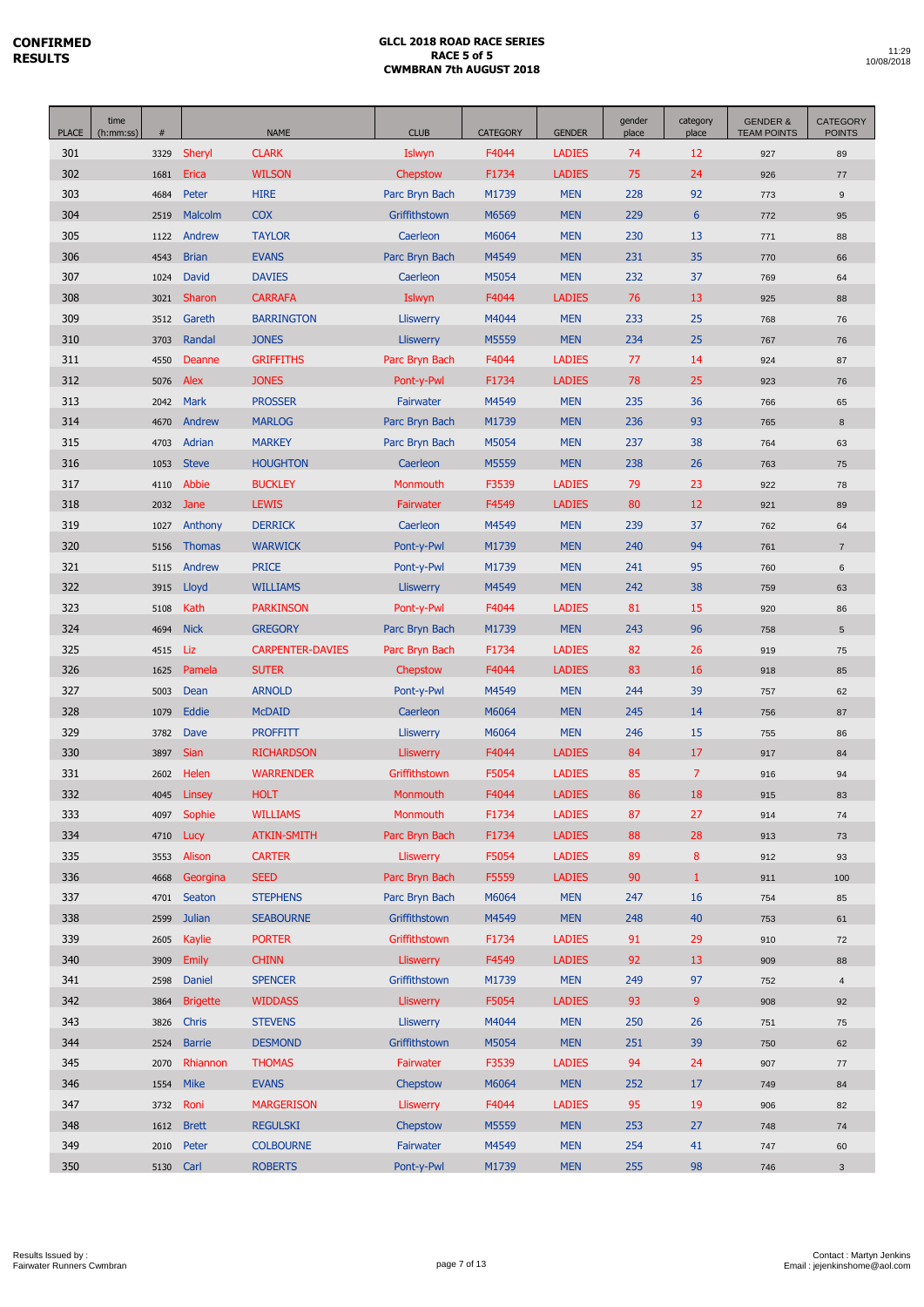| <b>PLACE</b> | time<br>(h:mm:ss) | #            |                 | <b>NAME</b>                    | <b>CLUB</b>                 | <b>CATEGORY</b> | <b>GENDER</b>               | gender<br>place | category<br>place    | <b>GENDER &amp;</b><br><b>TEAM POINTS</b> | <b>CATEGORY</b><br><b>POINTS</b> |
|--------------|-------------------|--------------|-----------------|--------------------------------|-----------------------------|-----------------|-----------------------------|-----------------|----------------------|-------------------------------------------|----------------------------------|
| 351          |                   | 1134         | Yangi           | <b>VUNDAMINA</b>               | Caerleon                    | F4044           | <b>LADIES</b>               | 96              | 20                   | 905                                       | 81                               |
| 352          |                   | 5523         | <b>Thomas</b>   | <b>WILLIAMS</b>                | <b>Usk</b>                  | M5559           | <b>MEN</b>                  | 256             | 28                   | 745                                       | 73                               |
| 353          |                   | 3107         | <b>Kirsty</b>   | <b>HOLTHAM-MORGAN</b>          | Islwyn                      | F3539           | <b>LADIES</b>               | 97              | 25                   | 904                                       | 76                               |
| 354          |                   | 1070         | Charlotte       | <b>LEIGH</b>                   | Caerleon                    | F3539           | <b>LADIES</b>               | 98              | 26                   | 903                                       | 75                               |
| 355          |                   | 3253         | Louise          | <b>SADLER</b>                  | Islwyn                      | F4044           | <b>LADIES</b>               | 99              | 21                   | 902                                       | 80                               |
| 356          |                   | 5018         | Michael         | <b>BRUNNOCK</b>                | Pont-y-Pwl                  | M5054           | <b>MEN</b>                  | 257             | 40                   | 744                                       | 61                               |
| 357          |                   | 4685         | Jayne           | <b>RIST</b>                    | Parc Bryn Bach              | F4549           | <b>LADIES</b>               | 100             | 14                   | 901                                       | 87                               |
| 358          |                   | 1162         | Craig           | <b>MILLS</b>                   | Caerleon                    | M4549           | <b>MEN</b>                  | 258             | 42                   | 743                                       | 59                               |
| 359          |                   | 3315         | Luke            | <b>DAVIES</b>                  | Islwyn                      | M1739           | <b>MEN</b>                  | 259             | 99                   | 742                                       | $\overline{2}$                   |
| 360          |                   | 3550         | <b>Tracy</b>    | <b>BURTON</b>                  | <b>Lliswerry</b>            | F5559           | <b>LADIES</b>               | 101             | $\overline{2}$       | 900                                       | 99                               |
| 361          |                   | 4717         | <b>Chris</b>    | <b>CUMMINGS</b>                | Parc Bryn Bach              | M1739           | <b>MEN</b>                  | 260             | 100                  | 741                                       | $\mathbf{1}$                     |
| 362          |                   | 1098         | Fern            | <b>POWELL</b>                  | Caerleon                    | F1734           | <b>LADIES</b>               | 102             | 30                   | 899                                       | 71                               |
| 363          |                   | 3056         | Colin           | <b>DIXON</b>                   | Islwyn                      | M6569           | <b>MEN</b>                  | 261             | $\overline{7}$       | 740                                       | 94                               |
| 364          |                   | 1032         | Rachel          | <b>DOREL</b>                   | Caerleon                    | F1734           | <b>LADIES</b>               | 103             | 31                   | 898                                       | 70                               |
| 365          |                   | 4718         | Robert          | <b>RIST</b>                    | Parc Bryn Bach              | M4549           | <b>MEN</b>                  | 262             | 43                   | 739                                       | 58                               |
| 366          |                   | 3690         | Ceri            | <b>JENKINS</b>                 | <b>Lliswerry</b>            | F4044           | <b>LADIES</b>               | 104             | 22                   | 897                                       | 79                               |
| 367          |                   | 4107         | Katie           | <b>SPENCER</b>                 | Monmouth                    | F1734           | <b>LADIES</b>               | 105             | 32                   | 896                                       | 69                               |
| 368          |                   | 3906         | Donna           | <b>STAGG</b>                   | <b>Lliswerry</b>            | F4044           | <b>LADIES</b>               | 106             | 23                   | 895                                       | 78                               |
| 369          |                   | 4613         | Alan            | <b>PRITCHARD</b>               | Parc Bryn Bach              | M6569           | <b>MEN</b>                  | 263             | $8\phantom{1}$       | 738                                       | 93                               |
| 370          |                   | 3809         | <b>Stuart</b>   | <b>SALVAGE</b>                 | <b>Lliswerry</b>            | M4549           | <b>MEN</b>                  | 264             | 44                   | 737                                       | 57                               |
| 371          |                   | 4721         | Julie           | <b>HARLEY</b>                  | Parc Bryn Bach              | F5054           | <b>LADIES</b>               | 107             | 10                   | 894                                       | 91                               |
| 372          |                   | 4597         | <b>Margrett</b> | <b>MONK</b>                    | Parc Bryn Bach              | F6599           | <b>LADIES</b>               | 108             | $\mathbf{1}$         | 893                                       | 100                              |
| 373          |                   | 3926         | Chris           | <b>LACEY</b>                   | <b>Lliswerry</b>            | M4044           | <b>MEN</b>                  | 265             | 27                   | 736                                       | 74                               |
| 374          |                   | 4563         | <b>Kath</b>     | <b>JERVIS</b>                  | Parc Bryn Bach              | F6064           | <b>LADIES</b>               | 109             | $\mathbf{1}$         | 892                                       | 100                              |
| 375          |                   | 4609         | Kathryn         | <b>PRICE</b>                   | Parc Bryn Bach              | F4549           | <b>LADIES</b>               | 110             | 15                   | 891                                       | 86                               |
| 376          |                   | 2072         | Michael         | <b>BARNES</b>                  | Fairwater                   | M1739           | <b>MEN</b>                  | 266             | 101                  | 735                                       | $\overline{1}$                   |
| 377          |                   | 3771         | <b>Diane</b>    | <b>POTTER</b>                  | <b>Lliswerry</b>            | F5054           | <b>LADIES</b>               | 111             | 11                   | 890                                       | 90                               |
| 378          |                   | 3929         | Zoe             | <b>ELVER</b>                   | <b>Lliswerry</b>            | F4549           | <b>LADIES</b>               | 112             | 16                   | 889                                       | 85                               |
| 379          |                   | 4687         | <b>Beth</b>     | <b>JAMES</b>                   | Parc Bryn Bach              | F3539           | <b>LADIES</b>               | 113             | 27                   | 888                                       | 74                               |
| 380          |                   | 4537         | Teresa          | <b>DAVIES</b>                  | Parc Bryn Bach              | F4549           | <b>LADIES</b>               | 114             | 17                   | 887                                       | 84                               |
| 381          |                   | 4590         | Jill            | <b>MATTHEWS</b>                | Parc Bryn Bach              | F6064           | <b>LADIES</b>               | 115             | $\overline{2}$       | 886                                       | 99                               |
| 382          |                   | 5195         | Jessica         | <b>APPLEBY</b>                 | Pont-y-Pwl                  | F3539           | <b>LADIES</b>               | 116             | 28                   | 885                                       | 73                               |
| 383          |                   | 3646         | Pam             | <b>GRANTHAM</b>                | <b>Lliswerry</b>            | F5054           | <b>LADIES</b>               | 117             | 12                   | 884                                       | 89                               |
| 384          |                   | 4627         | Darren          | <b>SWIFT</b>                   | Parc Bryn Bach              | M5054           | <b>MEN</b>                  | 267             | 41                   | 734                                       | 60                               |
| 385          |                   | 2538         | <b>Nikki</b>    | <b>HANCOX</b>                  | Griffithstown               | F4549           | <b>LADIES</b>               | 118             | 18                   | 883                                       | 83                               |
| 386          |                   | 4635         | Delwyn          | <b>TYLER</b>                   | Parc Bryn Bach              | M1739           | <b>MEN</b>                  | 268             | 102                  | 733                                       | $\mathbf{1}$                     |
| 387          |                   | 4081         | David           | <b>RUTTER</b>                  | Monmouth                    | M6569           | <b>MEN</b>                  | 269             | 9                    | 732                                       | 92                               |
| 388          |                   | 5010         | Anne            | <b>BEARD</b>                   | Pont-y-Pwl                  | F5054           | <b>LADIES</b>               | 119             | 13                   | 882                                       | 88                               |
| 389<br>390   |                   | 3930         | Allysha         | <b>PERRYMAN</b>                | Lliswerry                   | F1734           | <b>LADIES</b>               | 120             | 33<br>$\overline{2}$ | 881                                       | 68                               |
|              |                   | 4069         | Madeleine       | <b>NEWCOMB</b>                 | Monmouth                    | F6599           | <b>LADIES</b>               | 121             | 45                   | 880                                       | 99                               |
| 391<br>392   |                   | 4101         | Rod<br>Michelle | <b>WYATT</b><br><b>CLABON</b>  | Monmouth<br>Caerleon        | M4549<br>F5054  | <b>MEN</b><br><b>LADIES</b> | 270<br>122      | 14                   | 731                                       | 56                               |
| 393          |                   | 1016         | Rachel          | <b>WEST</b>                    | Caerleon                    | F1734           | <b>LADIES</b>               | 123             | 34                   | 879                                       | 87                               |
| 394          |                   | 1155<br>2507 | <b>Jenny</b>    | <b>BRADFIELD</b>               | Griffithstown               | F4044           | <b>LADIES</b>               | 124             | 24                   | 878                                       | 67<br>$77 \,$                    |
|              |                   |              |                 |                                |                             | M5054           |                             |                 |                      | 877                                       |                                  |
| 395<br>396   |                   | 1144<br>1532 | Mark<br>Helen   | <b>ALFORD</b><br><b>CLANCY</b> | Caerleon<br><b>Chepstow</b> | F5054           | <b>MEN</b><br><b>LADIES</b> | 271<br>125      | 42<br>15             | 730                                       | 59                               |
| 397          |                   |              | 1117 Steve      | <b>SMITH</b>                   | Caerleon                    | M5054           | <b>MEN</b>                  | 272             | 43                   | 876                                       | 86                               |
| 398          |                   | 4690         | Claire          | <b>AHERNE</b>                  | Parc Bryn Bach              | F4549           | <b>LADIES</b>               | 126             | 19                   | 729<br>875                                | 58<br>82                         |
| 399          |                   | 1513         | Jane            | <b>BAYLISS</b>                 | Chepstow                    | F6599           | <b>LADIES</b>               | 127             | 3                    | 874                                       | 98                               |
| 400          |                   |              | 1678 Sean       | <b>CLANCY</b>                  | Chepstow                    | M5054           | <b>MEN</b>                  | 273             | 44                   | 728                                       | 57                               |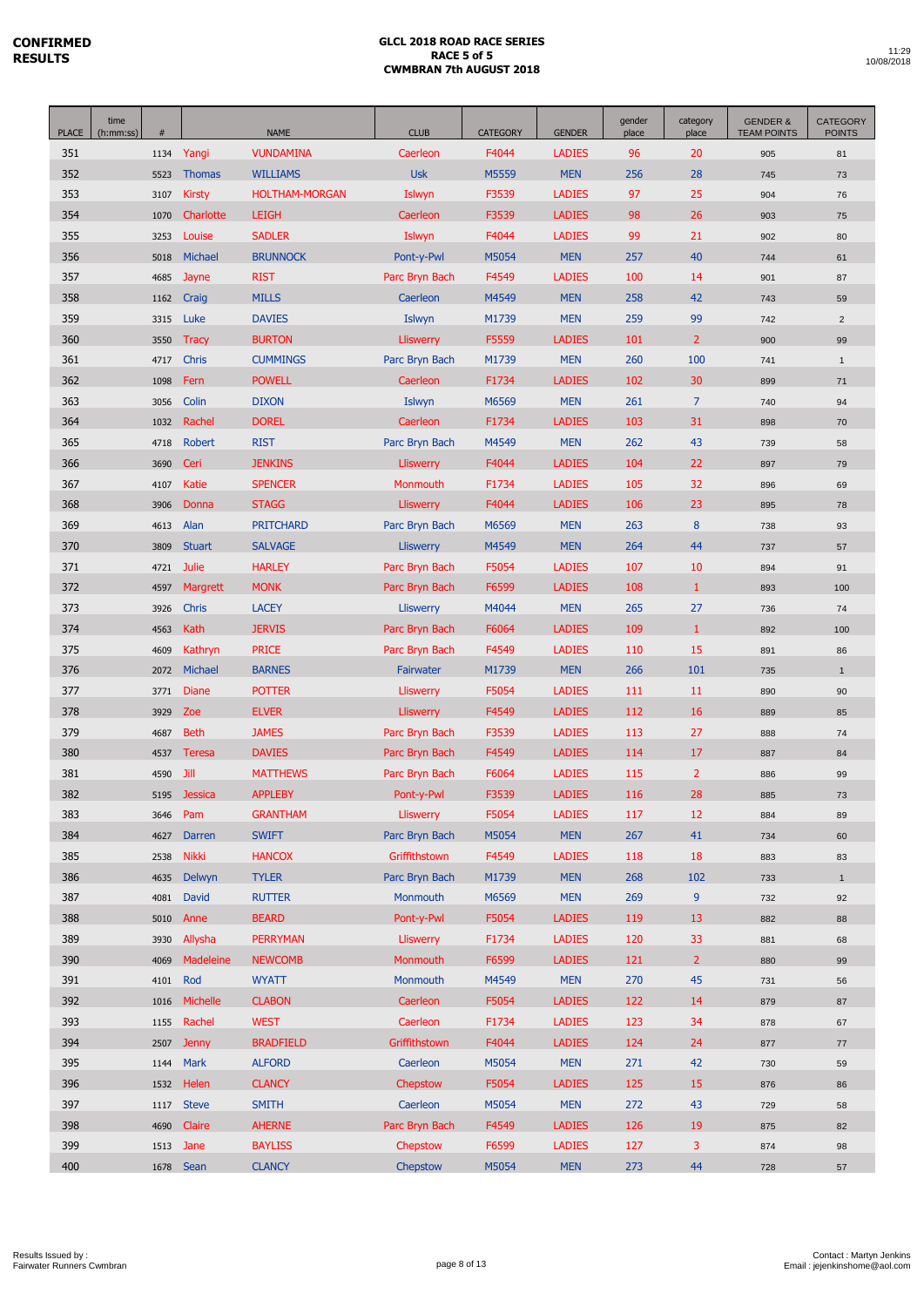| <b>PLACE</b> | time<br>(h:mm:ss) | $\#$         |                           | <b>NAME</b>                        | <b>CLUB</b>                          | <b>CATEGORY</b> | <b>GENDER</b>                  | gender<br>place | category<br>place | <b>GENDER &amp;</b><br><b>TEAM POINTS</b> | <b>CATEGORY</b><br><b>POINTS</b> |
|--------------|-------------------|--------------|---------------------------|------------------------------------|--------------------------------------|-----------------|--------------------------------|-----------------|-------------------|-------------------------------------------|----------------------------------|
| 401          |                   | 3748         | Lisa                      | <b>NICHOLLS</b>                    | <b>Lliswerry</b>                     | F4549           | <b>LADIES</b>                  | 128             | 20                | 873                                       | 81                               |
| 402          |                   | 3513         | <b>Tracey</b>             | <b>BARRINGTON</b>                  | <b>Lliswerry</b>                     | F4549           | <b>LADIES</b>                  | 129             | 21                | 872                                       | 80                               |
| 403          |                   | 3595         | Liz                       | <b>DAVIS</b>                       | <b>Lliswerry</b>                     | F4549           | <b>LADIES</b>                  | 130             | 22                | 871                                       | 79                               |
| 404          |                   | 4519         | Ceri                      | <b>CASWELL</b>                     | Parc Bryn Bach                       | F4044           | <b>LADIES</b>                  | 131             | 25                | 870                                       | 76                               |
| 405          |                   | 3891         | Louise                    | <b>HOPKINS</b>                     | Lliswerry                            | F5054           | <b>LADIES</b>                  | 132             | 16                | 869                                       | 85                               |
| 406          |                   | 4111         | Louise                    | <b>CAMACHO</b>                     | Monmouth                             | F4044           | <b>LADIES</b>                  | 133             | 26                | 868                                       | 75                               |
| 407          |                   | 5049         | <b>Michelle</b>           | <b>GOOCH</b>                       | Pont-y-Pwl                           | F5054           | <b>LADIES</b>                  | 134             | 17                | 867                                       | 84                               |
| 408          |                   | 4716         | <b>Michelle</b>           | <b>BATES</b>                       | Parc Bryn Bach                       | F5054           | <b>LADIES</b>                  | 135             | 18                | 866                                       | 83                               |
| 409          |                   | 5091         | Karen                     | <b>LLEWELYN</b>                    | Pont-y-Pwl                           | F5559           | <b>LADIES</b>                  | 136             | 3                 | 865                                       | 98                               |
| 410          |                   | 3650         | Julia                     | <b>GROOMBRIDGE</b>                 | <b>Lliswerry</b>                     | F5054           | <b>LADIES</b>                  | 137             | 19                | 864                                       | 82                               |
| 411          |                   | 1505         | Sue                       | <b>ASHTON</b>                      | Chepstow                             | F6064           | <b>LADIES</b>                  | 138             | 3                 | 863                                       | 98                               |
| 412          |                   | 3797         | <b>Nigel</b>              | <b>RICHARDS</b>                    | <b>Lliswerry</b>                     | M5054           | <b>MEN</b>                     | 274             | 45                | 727                                       | 56                               |
| 413          |                   | 1512         | Geoffrey                  | <b>BAYLISS</b>                     | Chepstow                             | M7099           | <b>MEN</b>                     | 275             | $\overline{2}$    | 726                                       | 99                               |
| 414          |                   | 1101         | Vanessa                   | <b>PRITCHARD</b>                   | Caerleon                             | F4044           | <b>LADIES</b>                  | 139             | 27                | 862                                       | 74                               |
| 415          |                   | 1156         | Kathryn                   | <b>RELISH</b>                      | Caerleon                             | F4044           | <b>LADIES</b>                  | 140             | 28                | 861                                       | 73                               |
| 416          |                   | 3524         | Sarah                     | <b>BENT</b>                        | <b>Lliswerry</b>                     | F4549           | <b>LADIES</b>                  | 141             | 23                | 860                                       | 78                               |
| 417          |                   | 5155         | Jayne                     | <b>WALTERS</b>                     | Pont-y-Pwl                           | F4549           | <b>LADIES</b>                  | 142             | 24                | 859                                       | $77$                             |
| 418          |                   | 2504         | Keren                     | <b>BEARD</b>                       | Griffithstown                        | F4549           | <b>LADIES</b>                  | 143             | 25                | 858                                       | 76                               |
| 419          |                   | 5011         | <b>Marisa</b>             | <b>BENJAMIN</b>                    | Pont-y-Pwl                           | F1734           | <b>LADIES</b>                  | 144             | 35                | 857                                       | 66                               |
| 420          |                   | 3555         | Kaz                       | <b>CEENEY</b>                      | <b>Lliswerry</b>                     | F6064           | <b>LADIES</b>                  | 145             | $\overline{4}$    | 856                                       | 97                               |
| 421          |                   | 2509         | <b>Frances</b>            | <b>BRENNAN-DAVIES</b>              | Griffithstown                        | F4044           | <b>LADIES</b>                  | 146             | 29                | 855                                       | 72                               |
| 422          |                   | 3120         | Sian                      | <b>JOHNSON</b>                     | Islwyn                               | F3539           | <b>LADIES</b>                  | 147             | 29                | 854                                       | 72                               |
| 423          |                   | 1555         | <b>Dick</b>               | <b>FINCH</b>                       | Chepstow                             | M7099           | <b>MEN</b>                     | 276             | 3                 | 725                                       | 98                               |
| 424          |                   | 3807         | Phoebe                    | <b>RUSSELL</b>                     | <b>Lliswerry</b>                     | F1734           | <b>LADIES</b>                  | 148             | 36                | 853                                       | 65                               |
| 425          |                   | 5528         | Louise                    | <b>HARTREE</b>                     | <b>Usk</b>                           | F5054           | <b>LADIES</b>                  | 149             | 20                | 852                                       | 81                               |
| 426          |                   | 3322         | Emma                      | <b>PASK</b>                        | Islwyn                               | F4044           | <b>LADIES</b>                  | 150             | 30                | 851                                       | 71                               |
| 427          |                   | 3341         | <b>John</b>               | <b>EVANS</b>                       | Islwyn                               | M5054           | <b>MEN</b>                     | 277             | 46                | 724                                       | 55                               |
| 428          |                   | 2529         | Cath                      | <b>EDWARD</b>                      | Griffithstown                        | F5054           | <b>LADIES</b>                  | 151             | 21                | 850                                       | 80                               |
| 429          |                   | 5517         | Graham                    | <b>SIMPSON</b>                     | <b>Usk</b>                           | M5559           | <b>MEN</b>                     | 278             | 29                | 723                                       | 72                               |
| 430          |                   | 4578         | Nicola                    | <b>LEWIS</b>                       | Parc Bryn Bach                       | F4044           | <b>LADIES</b>                  | 152             | 31                | 849                                       | 70                               |
| 431          |                   | 1104         | Carl                      | <b>PUGH</b>                        | Caerleon                             | M5054           | <b>MEN</b>                     | 279             | 47                | 722                                       | 54                               |
| 432          |                   | 4091         | <b>Carol Ann</b>          | <b>USHER</b>                       | Monmouth                             | F5559           | <b>LADIES</b>                  | 153             | $\overline{4}$    | 848                                       | 97                               |
| 433          |                   | 3931         | Vivianne                  | <b>BRACE</b>                       | <b>Lliswerry</b>                     | F5559           | <b>LADIES</b>                  | 154             | 5                 | 847                                       | 96                               |
| 434          |                   | 4707         | <b>Stacey</b>             | <b>KNIGHT</b>                      | Parc Bryn Bach                       | F1734           | <b>LADIES</b>                  | 155             | 37                | 846                                       | 64                               |
| 435<br>436   |                   | 1153         | Ann                       | <b>LEWIS</b>                       | Caerleon                             | F5054           | <b>LADIES</b>                  | 156             | 22                | 845                                       | 79                               |
|              |                   | 3921         | <b>Delilah</b><br>Eleanor | <b>HOWELLS</b>                     | <b>Lliswerry</b>                     | F4549           | <b>LADIES</b>                  | 157             | 26                | 844                                       | 75                               |
| 437<br>438   |                   | 3695<br>3919 | Laura                     | <b>JOHNSTON</b><br><b>RICHARDS</b> | <b>Lliswerry</b><br><b>Lliswerry</b> | F4044<br>F3539  | <b>LADIES</b><br><b>LADIES</b> | 158<br>159      | 32<br>30          | 843<br>842                                | 69<br>71                         |
| 439          |                   |              |                           | <b>CHAPLIN</b>                     | Islwyn                               | F3539           | <b>LADIES</b>                  | 160             | 31                |                                           |                                  |
| 440          |                   | 3024<br>3896 | Lisa<br>Pat               | <b>RICHARDSON</b>                  | <b>Lliswerry</b>                     | F6599           | <b>LADIES</b>                  | 161             | $\overline{4}$    | 841<br>840                                | 70<br>97                         |
| 441          |                   | 4589         | Caroline                  | <b>MATTHEWS</b>                    | Parc Bryn Bach                       | F4549           | <b>LADIES</b>                  | 162             | 27                |                                           |                                  |
| 442          |                   | 3023         | Lynne                     | <b>CARTER</b>                      | Islwyn                               | F4549           | <b>LADIES</b>                  | 163             | 28                | 839                                       | 74                               |
| 443          |                   | 3718         | Janine                    | LANE                               | <b>Lliswerry</b>                     | F4044           | <b>LADIES</b>                  | 164             | 33                | 838                                       | 73                               |
| 444          |                   | 2517         | Richard                   | <b>COOK</b>                        | Griffithstown                        | M1739           | <b>MEN</b>                     | 280             | 103               | 837<br>721                                | 68<br>$\mathbf{1}$               |
| 445          |                   | 5019         | <b>Nick</b>               | <b>CARD</b>                        | Pont-y-Pwl                           | M5559           | <b>MEN</b>                     | 281             | 30                | 720                                       | 71                               |
| 446          |                   | 4555         | Laura                     | <b>HIRE</b>                        | Parc Bryn Bach                       | F1734           | <b>LADIES</b>                  | 165             | 38                | 836                                       | 63                               |
| 447          |                   | 1113         | Mary                      | <b>SCOURFIELD</b>                  | Caerleon                             | F5054           | <b>LADIES</b>                  | 166             | 23                | 835                                       | 78                               |
| 448          |                   | 3094         | Jo                        | <b>HARRIS</b>                      | Islwyn                               | F3539           | <b>LADIES</b>                  | 167             | 32                | 834                                       | 69                               |
| 449          |                   | 4641         | Johanna                   | <b>WILES</b>                       | Parc Bryn Bach                       | F5054           | <b>LADIES</b>                  | 168             | 24                | 833                                       | $77$                             |
| 450          |                   | 2601 Ceri    |                           | <b>WILLIAMS</b>                    | Griffithstown                        | M5054           | <b>MEN</b>                     | 282             | 48                | 719                                       | 53                               |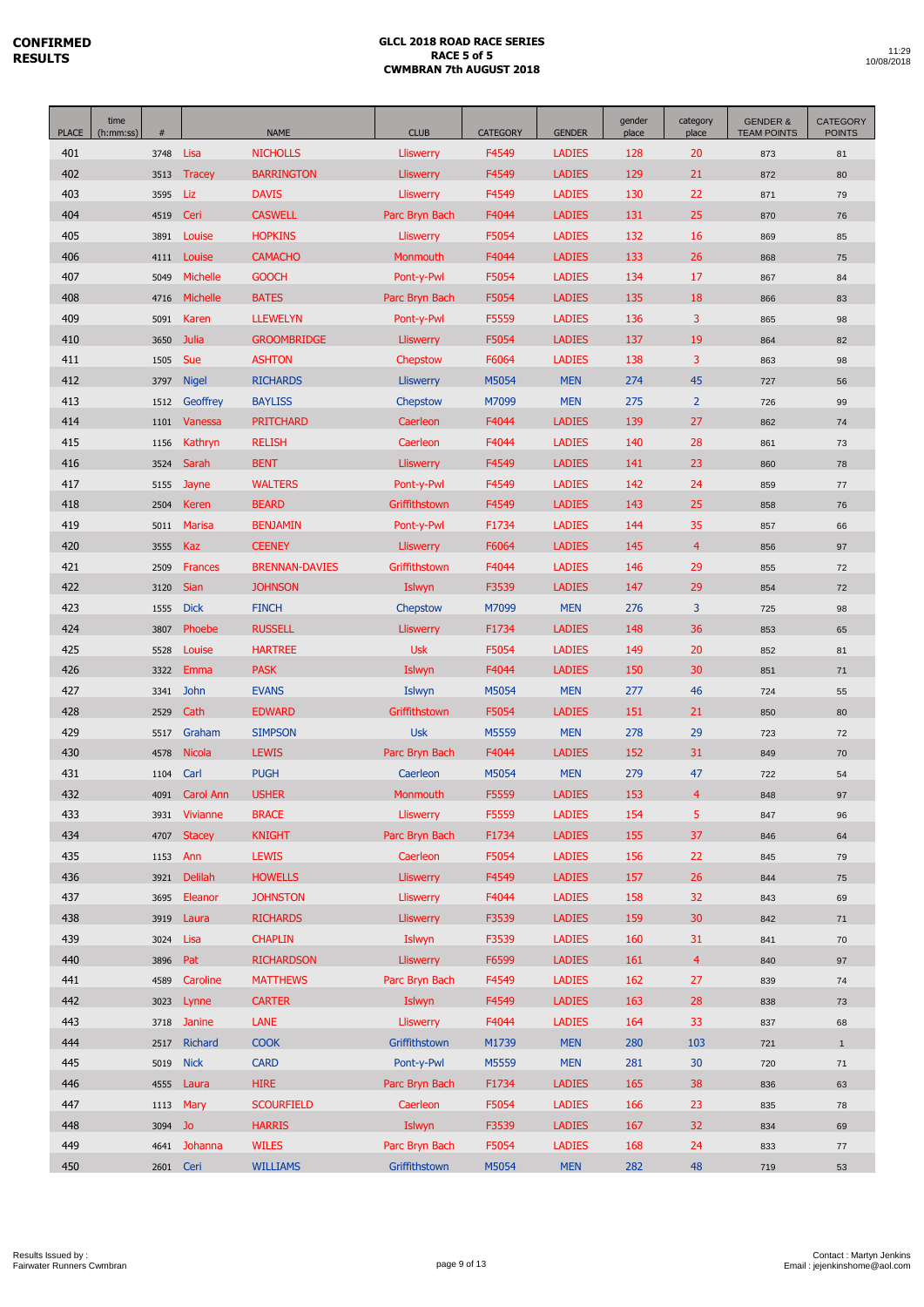| <b>PLACE</b> | time<br>(h:mm:ss) | $\#$         |                 | <b>NAME</b>                     | <b>CLUB</b>           | <b>CATEGORY</b> | <b>GENDER</b>                  | gender<br>place | category<br>place | <b>GENDER &amp;</b><br><b>TEAM POINTS</b> | <b>CATEGORY</b><br><b>POINTS</b> |
|--------------|-------------------|--------------|-----------------|---------------------------------|-----------------------|-----------------|--------------------------------|-----------------|-------------------|-------------------------------------------|----------------------------------|
| 451          |                   | 1056         | Samantha        | <b>HOWELLS</b>                  | Caerleon              | F4549           | <b>LADIES</b>                  | 169             | 29                | 832                                       | 72                               |
| 452          |                   | 2607         | <b>Ben</b>      | <b>HADLEY</b>                   | Griffithstown         | M1739           | <b>MEN</b>                     | 283             | 104               | 718                                       | $\mathbf{1}$                     |
| 453          |                   | 1154         | <b>Felicity</b> | <b>ROBBINS</b>                  | Caerleon              | F1734           | <b>LADIES</b>                  | 170             | 39                | 831                                       | 62                               |
| 454          |                   | 3911         | <b>Tracy</b>    | <b>STRYDOM</b>                  | <b>Lliswerry</b>      | F5054           | <b>LADIES</b>                  | 171             | 25                | 830                                       | 76                               |
| 455          |                   | 3313         | Leanne          | <b>STEPHENS</b>                 | Islwyn                | F4044           | <b>LADIES</b>                  | 172             | 34                | 829                                       | 67                               |
| 456          |                   | 3071         | Teresa          | <b>EVANS</b>                    | Islwyn                | F4549           | <b>LADIES</b>                  | 173             | 30                | 828                                       | 71                               |
| 457          |                   | 5113         | Lyndsay         | <b>POULSOM</b>                  | Pont-y-Pwl            | F1734           | <b>LADIES</b>                  | 174             | 40                | 827                                       | 61                               |
| 458          |                   | 2530         | Katie           | <b>EDWARDS</b>                  | Griffithstown         | F1734           | <b>LADIES</b>                  | 175             | 41                | 826                                       | 60                               |
| 459          |                   | 3756         | Elizabeth       | <b>PARKER</b>                   | <b>Lliswerry</b>      | F4549           | <b>LADIES</b>                  | 176             | 31                | 825                                       | 70                               |
| 460          |                   | 4702         | Sian            | <b>STEADMAN</b>                 | Parc Bryn Bach        | F5054           | <b>LADIES</b>                  | 177             | 26                | 824                                       | 75                               |
| 461          |                   | 3606         | Linda           | <b>DURSLEY</b>                  | <b>Lliswerry</b>      | F5559           | <b>LADIES</b>                  | 178             | 6                 | 823                                       | 95                               |
| 462          |                   | 3932         | <b>Kelly</b>    | <b>BRACE</b>                    | Lliswerry             | F1734           | <b>LADIES</b>                  | 179             | 42                | 822                                       | 59                               |
| 463          |                   | 3523         | Mervyn          | <b>BENT</b>                     | <b>Lliswerry</b>      | M5559           | <b>MEN</b>                     | 284             | 31                | 717                                       | 70                               |
| 464          |                   | 3203         | Malcolm         | <b>PARKER</b>                   | Islwyn                | M7099           | <b>MEN</b>                     | 285             | $\overline{4}$    | 716                                       | 97                               |
| 465          |                   | 3508         | <b>Maria</b>    | <b>ATKIN</b>                    | <b>Lliswerry</b>      | F5054           | <b>LADIES</b>                  | 180             | 27                | 821                                       | 74                               |
| 466          |                   | 3587         | <b>Julie</b>    | <b>DAVIES</b>                   | <b>Lliswerry</b>      | F5054           | <b>LADIES</b>                  | 181             | 28                | 820                                       | 73                               |
| 467          |                   | 4647         | Sarah           | <b>WILLIAMS</b>                 | Parc Bryn Bach        | F4044           | <b>LADIES</b>                  | 182             | 35                | 819                                       | 66                               |
| 468          |                   | 2035         | <b>Sheree</b>   | <b>MANN</b>                     | Fairwater             | F5054           | <b>LADIES</b>                  | 183             | 29                | 818                                       | 72                               |
| 469          |                   | 4722         | <b>Nick</b>     | <b>SMITH</b>                    | Parc Bryn Bach        | M5559           | <b>MEN</b>                     | 286             | 32                | 715                                       | 69                               |
| 470          |                   | 1028         | Jane            | <b>DERRICK</b>                  | Caerleon              | F3539           | <b>LADIES</b>                  | 184             | 33                | 817                                       | 68                               |
| 471          |                   | 3757         | Kate            | <b>PARRY-JONES</b>              | <b>Lliswerry</b>      | F3539           | <b>LADIES</b>                  | 185             | 34                | 816                                       | 67                               |
| 472          |                   | 5116         | <b>Jenny</b>    | <b>PRICE</b>                    | Pont-y-Pwl            | F3539           | <b>LADIES</b>                  | 186             | 35                | 815                                       | 66                               |
| 473          |                   | 1161         | <b>Nick</b>     | <b>CADMAN</b>                   | Caerleon              | M4044           | <b>MEN</b>                     | 287             | 28                | 714                                       | 73                               |
| 474          |                   | 1553         | Denise          | <b>EVANS</b>                    | Chepstow              | F5054           | <b>LADIES</b>                  | 187             | 30                | 814                                       | 71                               |
| 475          |                   | 1559         | Clare           | <b>GRANT</b>                    | Chepstow              | F6064           | <b>LADIES</b>                  | 188             | 5                 | 813                                       | 96                               |
| 476          |                   | 5181         | Eigen           | <b>HALPIN</b>                   | Pont-y-Pwl            | F4044           | <b>LADIES</b>                  | 189             | 36                | 812                                       | 65                               |
| 477<br>478   |                   | 2009<br>4042 | Linda<br>Hannah | <b>COLBOURNE</b><br><b>HILL</b> | Fairwater<br>Monmouth | F4044           | <b>LADIES</b><br><b>LADIES</b> | 190<br>191      | 37<br>43          | 811                                       | 64                               |
| 479          |                   | 4013         | Sian            | <b>BURNS</b>                    | <b>Monmouth</b>       | F1734<br>F5054  | <b>LADIES</b>                  | 192             | 31                | 810<br>809                                | 58<br>70                         |
| 480          |                   | 2543         | Sharon          | <b>HORSEMAN</b>                 | Griffithstown         | F4549           | <b>LADIES</b>                  | 193             | 32                | 808                                       | 69                               |
| 481          |                   | 3742         | Elizabeth       | <b>MOUNFIELD</b>                | <b>Lliswerry</b>      | F3539           | <b>LADIES</b>                  | 194             | 36                | 807                                       | 65                               |
| 482          |                   | 3933         | Sian            | <b>NICHOLLS</b>                 | <b>Lliswerry</b>      | F4044           | <b>LADIES</b>                  | 195             | 38                | 806                                       | 63                               |
| 483          |                   | 3724         | Gaynor          | <b>LUGG</b>                     | <b>Lliswerry</b>      | F5054           | <b>LADIES</b>                  | 196             | 32                | 805                                       | 69                               |
| 484          |                   | 3922         | <b>Vicky</b>    | <b>DAVIES</b>                   | <b>Lliswerry</b>      | F4549           | <b>LADIES</b>                  | 197             | 33                | 804                                       | 68                               |
| 485          |                   | 1617         | Jane            | <b>RYMER</b>                    | Chepstow              | F5054           | <b>LADIES</b>                  | 198             | 33                | 803                                       | 68                               |
| 486          |                   | 1556         | Shari           | <b>FINCH</b>                    | Chepstow              | F4044           | <b>LADIES</b>                  | 199             | 39                | 802                                       | 62                               |
| 487          |                   | 3934         | <b>Kerry</b>    | <b>SWEETMAN</b>                 | <b>Lliswerry</b>      | F3539           | <b>LADIES</b>                  | 200             | 37                | 801                                       | 64                               |
| 488          |                   | 1146         | <b>Tracy</b>    | <b>COOPER</b>                   | Caerleon              | F3539           | <b>LADIES</b>                  | 201             | 38                | 800                                       | 63                               |
| 489          |                   | 4691         | Rosalind        | <b>JONES</b>                    | Parc Bryn Bach        | F5559           | <b>LADIES</b>                  | 202             | $\overline{7}$    | 799                                       | 94                               |
| 490          |                   | 1055         | Gwyn            | <b>HOWELLS</b>                  | Caerleon              | F6599           | <b>LADIES</b>                  | 203             | 5                 | 798                                       | 96                               |
| 491          |                   | 1015         | Maddy           | <b>CLABON</b>                   | Caerleon              | F1734           | <b>LADIES</b>                  | 204             | 44                | 797                                       | 57                               |
| 492          |                   | 1089         | Claire          | <b>ORFORD</b>                   | Caerleon              | F4044           | <b>LADIES</b>                  | 205             | 40                | 796                                       | 61                               |
| 493          |                   | 2028         | Sarah Jane      | <b>KELLAND</b>                  | Fairwater             | F1734           | <b>LADIES</b>                  | 206             | 45                | 795                                       | 56                               |
| 494          |                   | 3747         | Helen           | <b>NEWTON</b>                   | <b>Lliswerry</b>      | F3539           | <b>LADIES</b>                  | 207             | 39                | 794                                       | 62                               |
| 495          |                   | 3654         | Andrea          | <b>HALL</b>                     | <b>Lliswerry</b>      | F4044           | <b>LADIES</b>                  | 208             | 41                | 793                                       | 60                               |
| 496          |                   | 3740         | <b>Debbie</b>   | <b>MORAN</b>                    | <b>Lliswerry</b>      | F4549           | <b>LADIES</b>                  | 209             | 34                | 792                                       | 67                               |
| 497          |                   | 3707         | Sian            | <b>JONES</b>                    | <b>Lliswerry</b>      | F3539           | <b>LADIES</b>                  | 210             | 40                | 791                                       | 61                               |
| 498          |                   | 3935         | <b>Nicola</b>   | <b>ZERK</b>                     | <b>Lliswerry</b>      | F1734           | <b>LADIES</b>                  | 211             | 46                | 790                                       | 55                               |
| 499          |                   | 3327         | Rob             | <b>GREEN</b>                    | Islwyn                | M5559           | <b>MEN</b>                     | 288             | 33                | 713                                       | 68                               |
| 500          |                   |              | 4720 Julie      | <b>PARRY</b>                    | Parc Bryn Bach        | F4044           | <b>LADIES</b>                  | 212             | 42                | 789                                       | 59                               |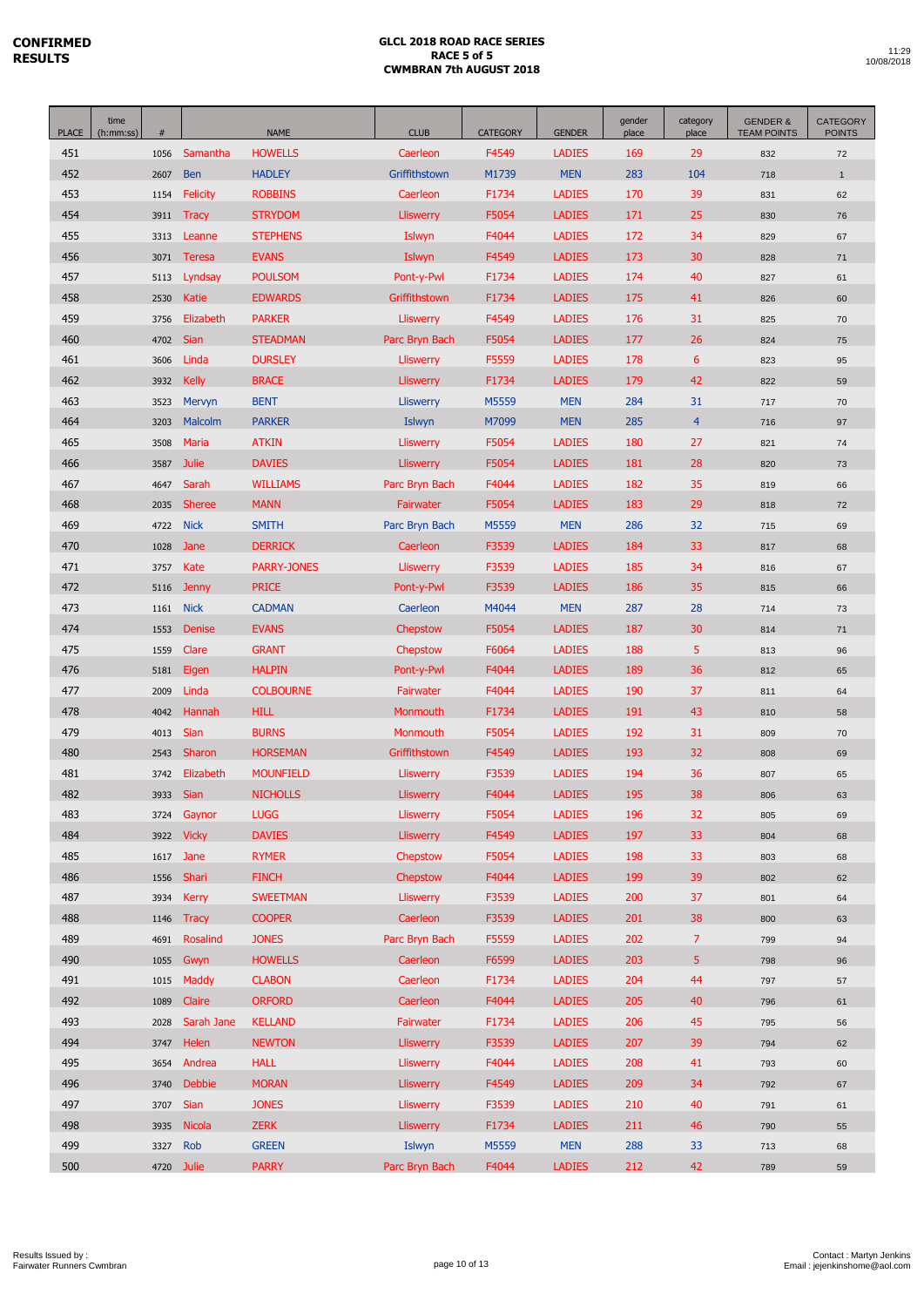L

| <b>PLACE</b> | time<br>(h:mm:ss) | #        |                    | <b>NAME</b>      | <b>CLUB</b>      | <b>CATEGORY</b> | <b>GENDER</b> | gender<br>place | category<br>place | <b>GENDER &amp;</b><br><b>TEAM POINTS</b> | <b>CATEGORY</b><br><b>POINTS</b> |
|--------------|-------------------|----------|--------------------|------------------|------------------|-----------------|---------------|-----------------|-------------------|-------------------------------------------|----------------------------------|
| 501          |                   |          | 3176 Wendy         | <b>MATTHEWS</b>  | Islwyn           | F5054           | <b>LADIES</b> | 213             | 34                | 788                                       | 67                               |
| 502          |                   |          | 3936 Sarah         | <b>BEACH</b>     | Lliswerry        | F1734           | <b>LADIES</b> | 214             | 47                | 787                                       | 54                               |
| 503          |                   | 3721     | Ryland             | <b>LLOYD</b>     | <b>Lliswerry</b> | M4044           | <b>MEN</b>    | 289             | 29                | 712                                       | 72                               |
| 504          |                   |          | 2053 Suzanne       | <b>WILLIAMS</b>  | <b>Fairwater</b> | F5054           | <b>LADIES</b> | 215             | 35                | 786                                       | 66                               |
| 505          |                   | 3291     | <b>Emily Jayne</b> | <b>WELSH</b>     | Islwyn           | F3539           | <b>LADIES</b> | 216             | 41                | 785                                       | 60                               |
| 506          |                   |          | 3225 Angela        | <b>PRICE</b>     | Islwyn           | F4044           | <b>LADIES</b> | 217             | 43                | 784                                       | 58                               |
| 507          |                   | 3678 Sue |                    | <b>HOTCHKISS</b> | <b>Lliswerry</b> | F5559           | <b>LADIES</b> | 218             | 8                 | 783                                       | 93                               |
| 508          |                   | 3923     | Kath               | <b>CLEGG</b>     | <b>Lliswerry</b> | F3539           | <b>LADIES</b> | 219             | 42                | 782                                       | 59                               |
| 509          |                   | 2600     | Allison            | <b>HUGHES</b>    | Griffithstown    | F5054           | <b>LADIES</b> | 220             | 36                | 781                                       | 65                               |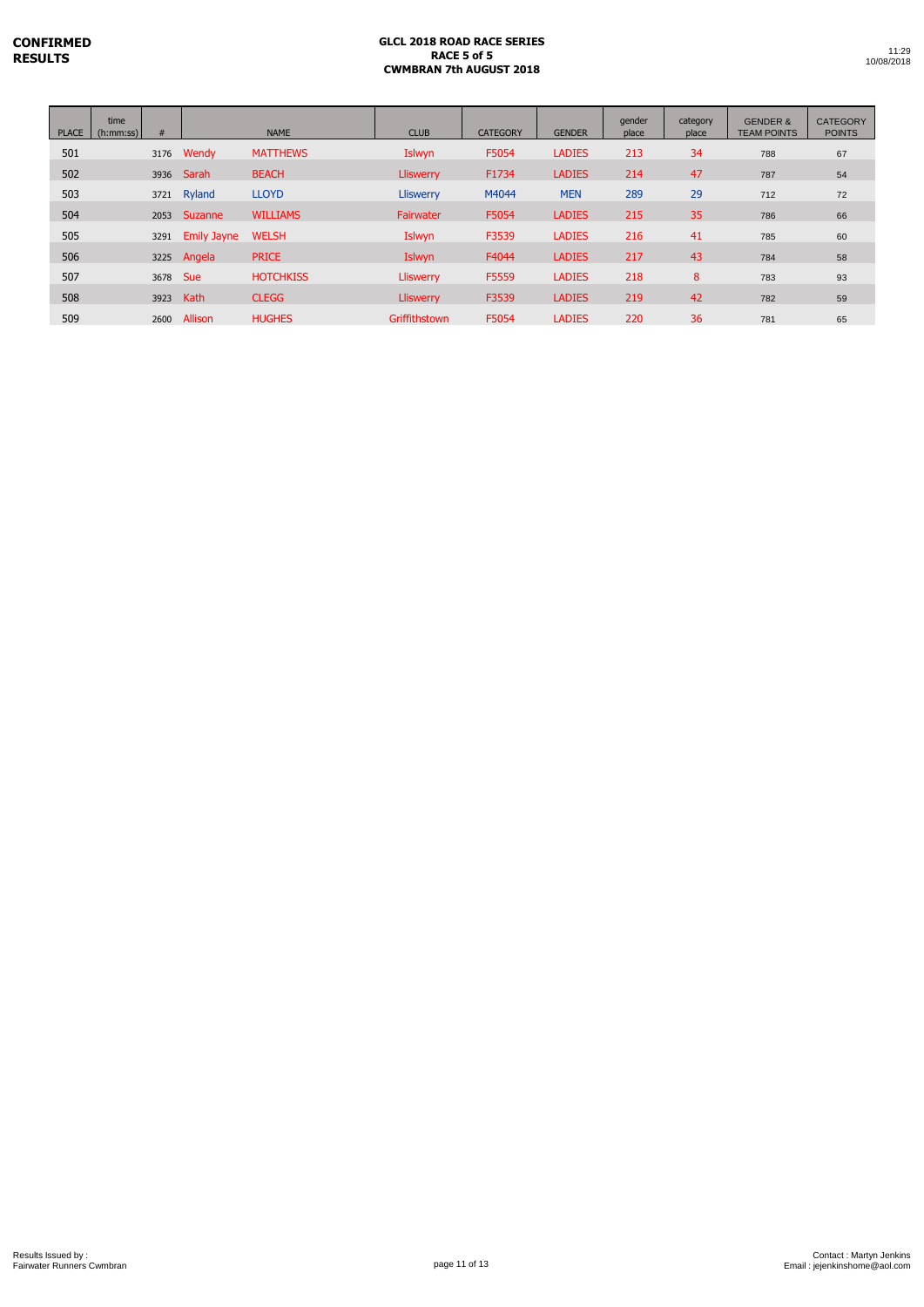## **CONFIRMED RESULTS GLCL 2018 ROAD RACE SERIES Race 5 of 5 CWMBRAN**

**7th August**

# **RACE SUMMARY**

|                     |     | NUMBER OF RUNNERS BY CATEGORY |     | NUMBER OF RUNNERS BY CLUB |               |            |       |
|---------------------|-----|-------------------------------|-----|---------------------------|---------------|------------|-------|
| F1734               | 47  | M1739                         | 104 | <b>CLUB</b>               | <b>LADIES</b> | <b>MEN</b> | TOTAL |
| F3539               | 42  | M4044                         | 29  | <b>CAERLEON</b>           | 26            | 32         | 58    |
| F4044               | 43  | M4549                         | 45  | <b>CHEPSTOW</b>           | 15            | 26         | 41    |
| F4549               | 34  | M5054                         | 48  | <b>FAIRWATER</b>          | 13            | 13         | 26    |
| <b>F5054</b>        | 36  | M5559                         | 33  | <b>GRIFFITHSTOWN</b>      | 12            | 21         | 33    |
| <b>F5559</b>        | 8   | M6064                         | 17  | <b>ISLWYN</b>             | 19            | 25         | 44    |
| F6064               | 5   | M6569                         | 9   | <b>LLISWERRY</b>          | 67            | 78         | 145   |
| F6599               |     | M7099                         | 4   | <b>IMONMOUTH</b>          | 16            | 6          | 22    |
|                     |     |                               |     | <b>IPARC BRYN BACH</b>    | 34            | 57         | 91    |
| <b>LADIES TOTAL</b> | 220 | <b>MENS TOTAL</b>             | 289 | <b>PONTYPOOL</b>          | 17            | 25         | 42    |

| NUMBER OF RUNNERS BY CLUB          |                   |     |       |  |  |  |  |  |  |
|------------------------------------|-------------------|-----|-------|--|--|--|--|--|--|
| <b>CLUB</b>                        | <b>LADIES MEN</b> |     | TOTAL |  |  |  |  |  |  |
| <b>CAERLEON</b>                    | 26                | 32  | 58    |  |  |  |  |  |  |
| <b>CHEPSTOW</b>                    | 15                | 26  | 41    |  |  |  |  |  |  |
| <b>FAIRWATER</b>                   | 13                | 13  | 26    |  |  |  |  |  |  |
| <b>GRIFFITHSTOWN</b>               | 12                | 21  | 33    |  |  |  |  |  |  |
| <b>ISLWYN</b>                      | 19                | 25  | 44    |  |  |  |  |  |  |
| <b>LLISWERRY</b>                   | 67                | 78  | 145   |  |  |  |  |  |  |
| <b>MONMOUTH</b>                    | 16                | 6   | 22    |  |  |  |  |  |  |
| <b>PARC BRYN BACH</b>              | 34                | 57  | 91    |  |  |  |  |  |  |
| <b>PONTYPOOL</b>                   | 17                | 25  | 42    |  |  |  |  |  |  |
| <b>USK</b>                         | 1                 | 6   |       |  |  |  |  |  |  |
|                                    |                   |     |       |  |  |  |  |  |  |
| $\lfloor$ () $\lfloor$ A $\rfloor$ | 220               | 289 | 509   |  |  |  |  |  |  |